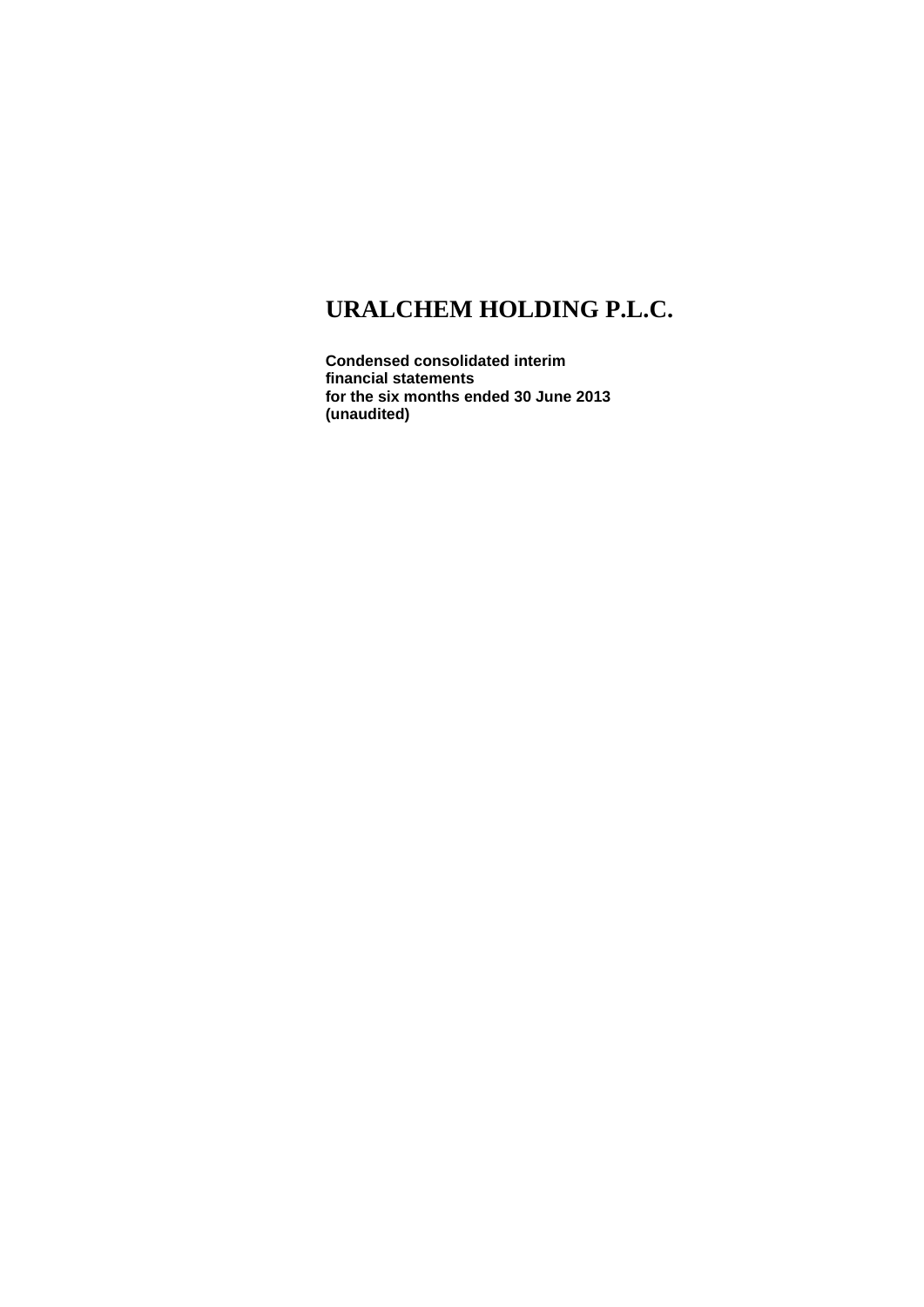### **TABLE OF CONTENTS**

# Statement of management's responsibilities for the preparation and approval of the condensed consolidated interim financial statements for the six months ended 30 June 2013 ........................................................................................ 1 Independent auditor's report on review of condensed consolidated interim financial statements ................................ 2 Condensed consolidated interim financial statements for the six months ended 30 June 2013 (unaudited): Consolidated interim income statement ....................................................................................................................... 3 Consolidated interim statement of comprehensive income .......................................................................................... 4 Consolidated interim statement of financial position ................................................................................................... 5 Consolidated interim statement of cash flows ...........................................................................................................6-7 Consolidated interim statement of changes in equity ................................................................................................... 8 Selective notes to the condensed consolidated interim financial statements............................................................9-18

#### **Page**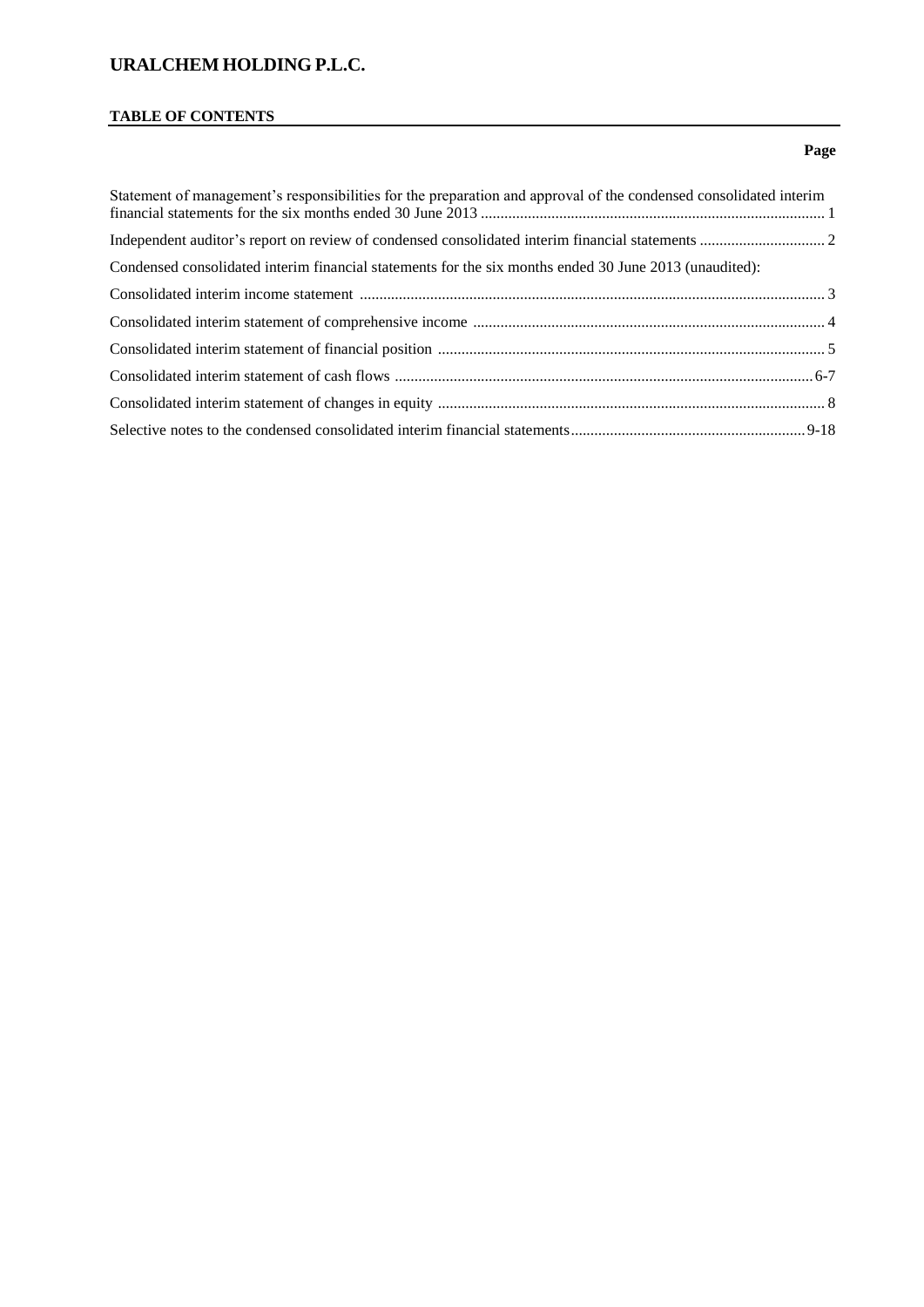### **STATEMENT OF MANAGEMENT'S RESPONSIBILITIES FOR THE PREPARATION AND APPROVAL OF THE CONDENSED CONSOLIDATED INTERIM FINANCIAL STATEMENTS FOR THE SIX MONTHS ENDED 30 JUNE 2013**

The following statement, which should be read in conjunction with the independent auditor's report on review of the condensed consolidated interim financial statements set out on page 2, is made with a view to distinguishing the respective responsibilities of management and those of the independent auditor in relation to the condensed consolidated interim financial statements of UralChem Holding P.L.C. and its subsidiaries (collectively, "the Group").

Management is responsible for the preparation of the condensed consolidated interim financial statements that present fairly the financial position of the Group as at 30 June 2013, and the results of its operations, cash flows and changes in equity for the six months then ended, in accordance with International Accounting Standard 34 *Interim Financial Reporting*.

In preparing the condensed consolidated interim financial statements, management is responsible for:

- selecting suitable accounting principles and applying them consistently;
- making judgements and estimates that are reasonable and prudent;
- stating whether International Financial Reporting Standards have been followed, subject to any material departures disclosed and explained in the condensed consolidated interim financial statements; and
- preparing the condensed consolidated interim financial statements on a going concern basis, unless it is inappropriate to presume that the Group will continue in business for the foreseeable future.

Management is also responsible for:

designing, implementing and maintaining an effective system of internal controls, throughout the Group;

 $\frac{1}{2}$  ,  $\frac{1}{2}$  ,  $\frac{1}{2}$  ,  $\frac{1}{2}$  ,  $\frac{1}{2}$  ,  $\frac{1}{2}$  ,  $\frac{1}{2}$  ,  $\frac{1}{2}$  ,  $\frac{1}{2}$  ,  $\frac{1}{2}$  ,  $\frac{1}{2}$  ,  $\frac{1}{2}$  ,  $\frac{1}{2}$  ,  $\frac{1}{2}$  ,  $\frac{1}{2}$  ,  $\frac{1}{2}$  ,  $\frac{1}{2}$  ,  $\frac{1}{2}$  ,  $\frac{1$ 

- maintaining statutory accounting records in compliance with local legislation and accounting standards in the respective jurisdictions in which the Group operates;
- taking steps to safeguard the assets of the Group; and
- detecting and preventing fraud and other irregularities.

The condensed consolidated interim financial statements for the six months ended 30 June 2013 were approved on 13 August 2013 by:

Director Director

Victor Zorkin Charalambos Meivatzis

Limassol, Cyprus 13 August 2013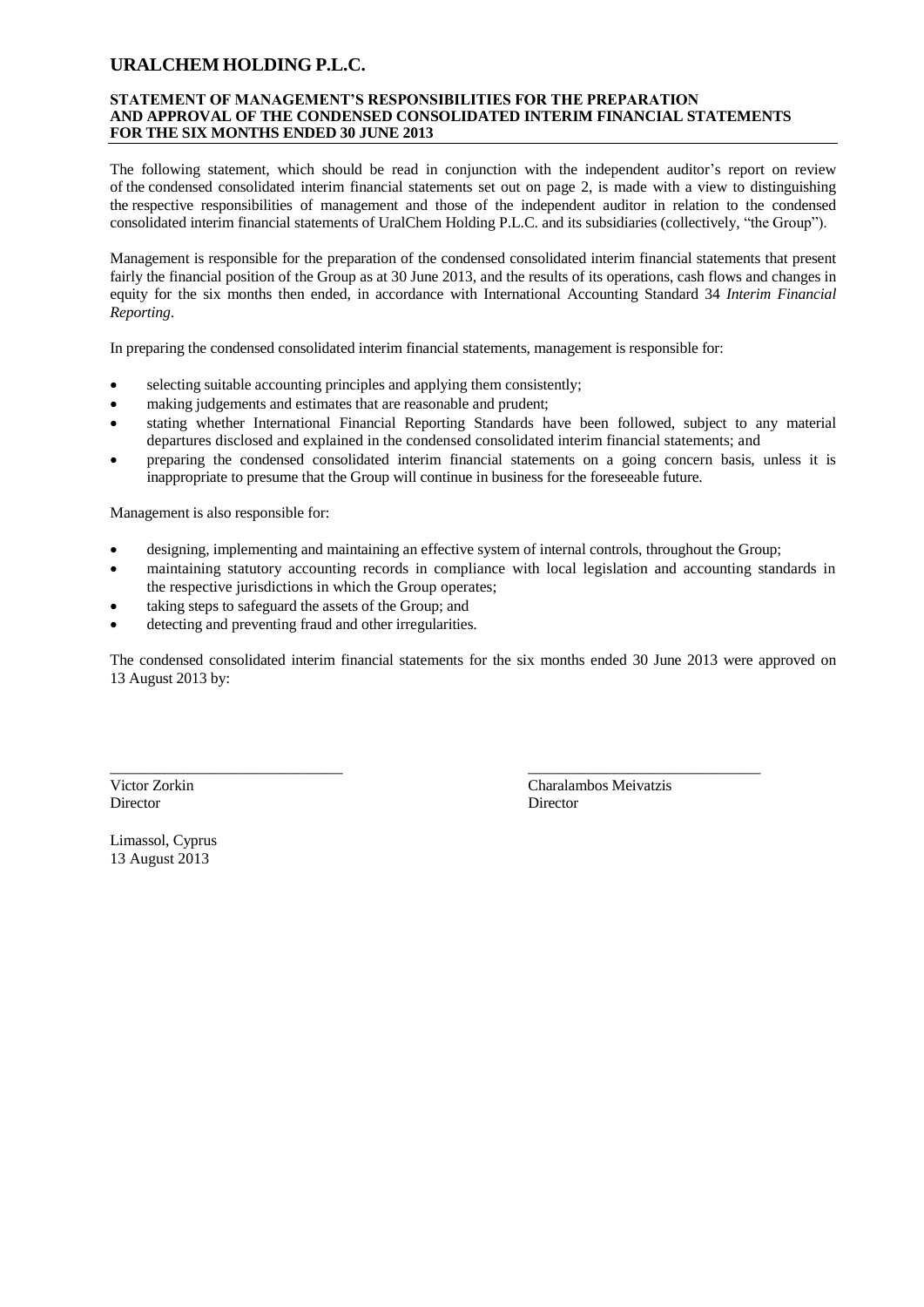# Deloitte.

ZAO Deloitte & Touche CIS 5 Lesnaya Street Moscow, 125047 Russia

Tel: +7 (495) 787 06 00 Fax: +7 (495) 787 06 01 www.deloitte.ru

### **INDEPENDENT AUDITOR'S REPORT ON REVIEW OF THE CONDENSED CONSOLIDATED INTERIM FINANCIAL STATEMENTS**

### **To the shareholders and Board of Directors of UralChem Holding P.L.C.:**

We have reviewed the accompanying condensed consolidated interim statement of financial position of UralChem Holding P.L.C. and its subsidiaries (collectively, "the Group") as at 30 June 2013 and the related condensed consolidated interim statements of income, comprehensive income, cash flows and changes in equity for the six months then ended, and a summary of significant accounting policies and other explanatory notes. Management is responsible for the preparation and fair presentation of these condensed consolidated interim financial statements in accordance with International Accounting Standard 34, *Interim Financial Reporting* ("IAS 34"). Our responsibility is to express a conclusion on these condensed consolidated interim financial statements based on our review.

### **Scope of Review**

We conducted our review in accordance with International Standard on Review Engagements 2410, *Review of Interim Financial Information Performed by the Independent Auditor of the Entity*. A review of condensed consolidated interim financial statements consists of making inquiries, primarily of persons responsible for financial and accounting matters, and applying analytical and other review procedures. A review is substantially less in scope than an audit conducted in accordance with International Standards on Auditing and consequently does not enable us to obtain assurance that we would become aware of all significant matters that might be identified in an audit. Accordingly, we do not express an audit opinion.

### **Conclusion**

Based on our review, nothing has come to our attention that causes us to believe that the accompanying condensed consolidated interim financial statements are not prepared, in all material respects, in accordance with IAS 34.

Moscow, Russia 13 August 2013

Deloitte refers to one or more of Deloitte Touche Tohmatsu Limited, a UK private company limited by guarantee, and its network of member firms, each of which is a legally separate and independent entity. Please see www.deloitte.com/about for a detailed description of the legal structure of Deloitte Touche Tohmatsu Limited and its member firms. Please see www.deloitte.com/ru/about for a detailed description of the legal structure of Deloitte CIS.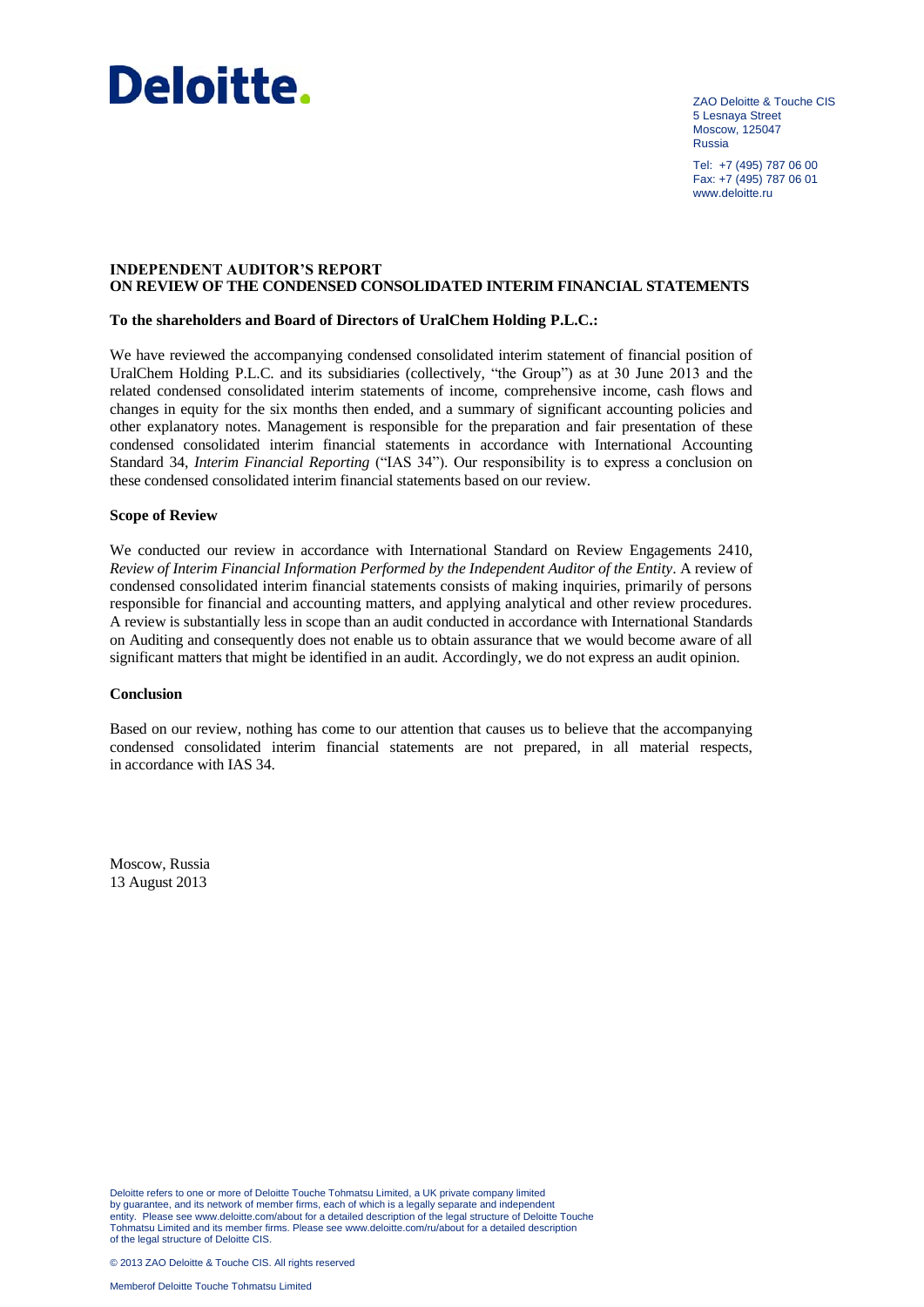**Earnings per share**

Weighted average number of ordinary shares in issue during

Basic and diluted earnings per

# **CONSOLIDATED INTERIM INCOME STATEMENT**

**FOR THE SIX MONTHS ENDED 30 JUNE 2013 (UNAUDITED)** All amounts are in thousands of US Dollars unless otherwise stated

**Notes 2013 2012 2013 2012 Revenue** Sales of goods 5 5 1,247,658 1,218,723 587,909 567,620 Other sales 20,593 13,971 42,266 20,632 20,593 **Total revenue 1,291,629 1,260,989 608,541 588,213** Cost of sales 6 (546,555) (517,888) (255,087) (220,449) **Gross profit 745,074 743,101 353,454 367,764** Selling and distribution expenses  $\frac{7}{270,871}$  (253,172) (133,797) (107,853) General and administrative expenses 8 (76,705) (66,395) (39,372) (32,908) Other operating income 3,086 7,884 1,094 5,997 Other operating expenses (6,283) (21,726) (7,119) (1,210) **Operating profit 394,301 409,692 174,260 231,790** Interest and other finance income 14,995 11,427 14,141 2,043 Interest and other finance expense (40,303) (40,444) (23,659) (19,186) Share of (loss)/profit of associates (25) (190) 145 (30) Loss on impairment of non-current assets (6,583) - (6,583) - Gain from change in fair value of previously held interest 3 - 153,458 Foreign exсhange loss from financing activities (59,380) (13,584) (46,088) (85,704) **Profit before tax 303,005 520,359 112,216 128,913** Income tax expense (50,190) (75,954) (20,393) (38,662) **Profit for the period 252,815 444,405 91,823 90,251** Attributable to: Shareholders of the Company 253,936 436,260 92,188 84,440 **Six months ended 30 June Three months ended 30 June**

The notes on pages 9 to 18 are an integral part of these condensed consolidated interim financial statements.

Non-controlling interests (1,121) 8,145 (365) 5,811

the period 175,581,439 175,397,148 175,625,450 175,397,148

share (US dollars) 1.5 2.5 0.5 0.5 0.5 0.5

**252,815 444,405 91,823 90,251**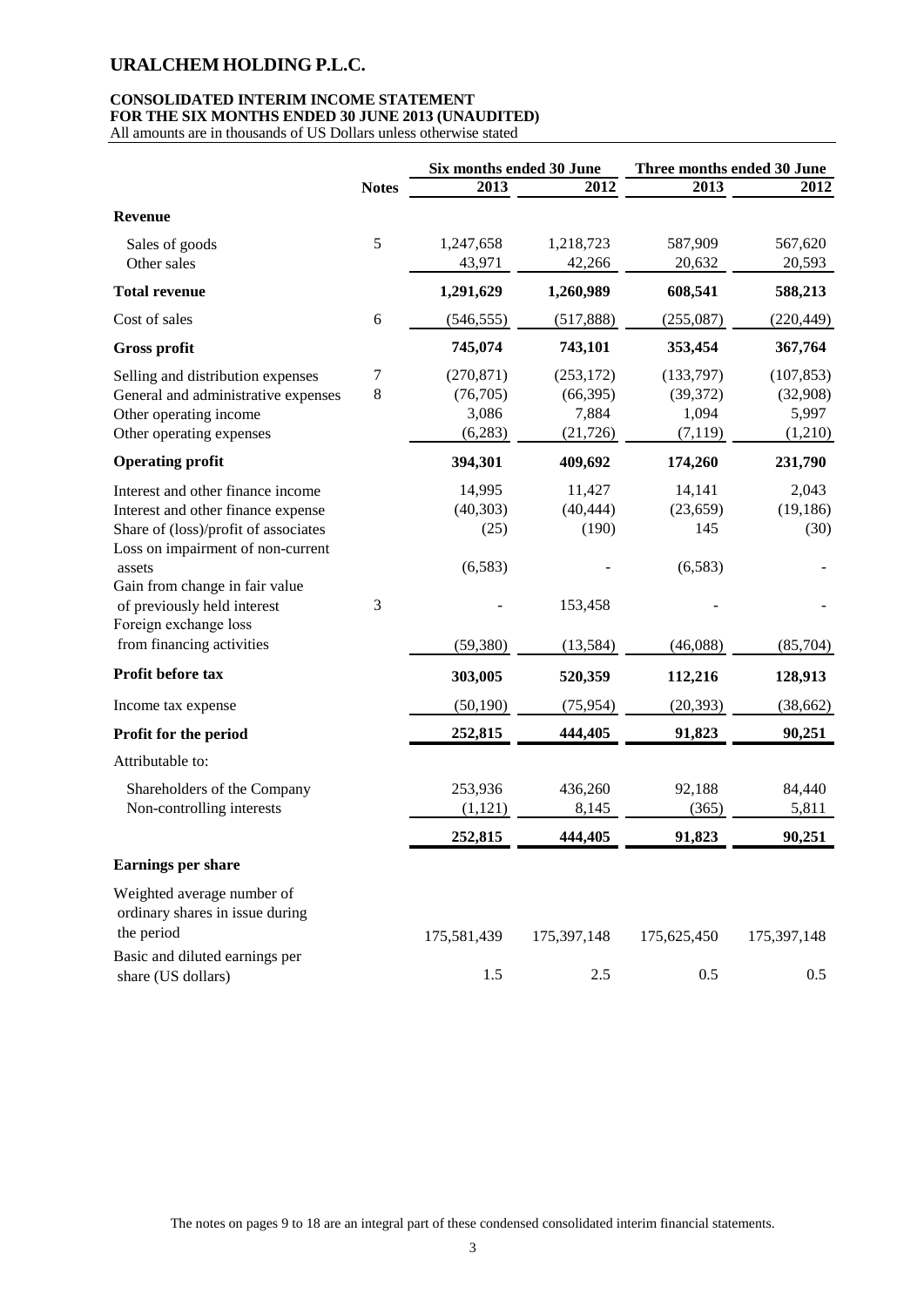### **CONSOLIDATED INTERIM STATEMENT OF COMPREHENSIVE INCOME FOR THE SIX MONTHS ENDED 30 JUNE 2013 (UNAUDITED)**

All amounts are in thousands of US Dollars unless otherwise stated

|                                                                                                   | Six months ended 30 June |           | Three months ended 30 June |           |
|---------------------------------------------------------------------------------------------------|--------------------------|-----------|----------------------------|-----------|
|                                                                                                   | 2013                     | 2012      | 2013                       | 2012      |
| <b>Profit for the period</b>                                                                      | 252,815                  | 444,405   | 91,823                     | 90,251    |
| <i>Items to be subsequently</i><br>reclassified to profit or loss:<br>Exchange differences on     |                          |           |                            |           |
| translating foreign operations<br>Items not to be subsequently<br>reclassified to profit or loss: | (54, 611)                | (25, 871) | (30, 289)                  | (102,068) |
| Actuarial losses                                                                                  | (1,218)                  |           | (1,218)                    |           |
| Total comprehensive income/(loss)                                                                 |                          |           |                            |           |
| for the period                                                                                    | 196,986                  | 418,534   | 60,316                     | (11, 817) |
| Attributable to:                                                                                  |                          |           |                            |           |
| Shareholders of the Company                                                                       | 198,815                  | 409,617   | 61,160                     | (13,747)  |
| Non-controlling interests                                                                         | (1,829)                  | 8,917     | (844)                      | 1,930     |
|                                                                                                   | 196,986                  | 418,534   | 60,316                     | (11, 817) |

The notes on pages 9 to 18 are an integral part of these condensed consolidated interim financial statements.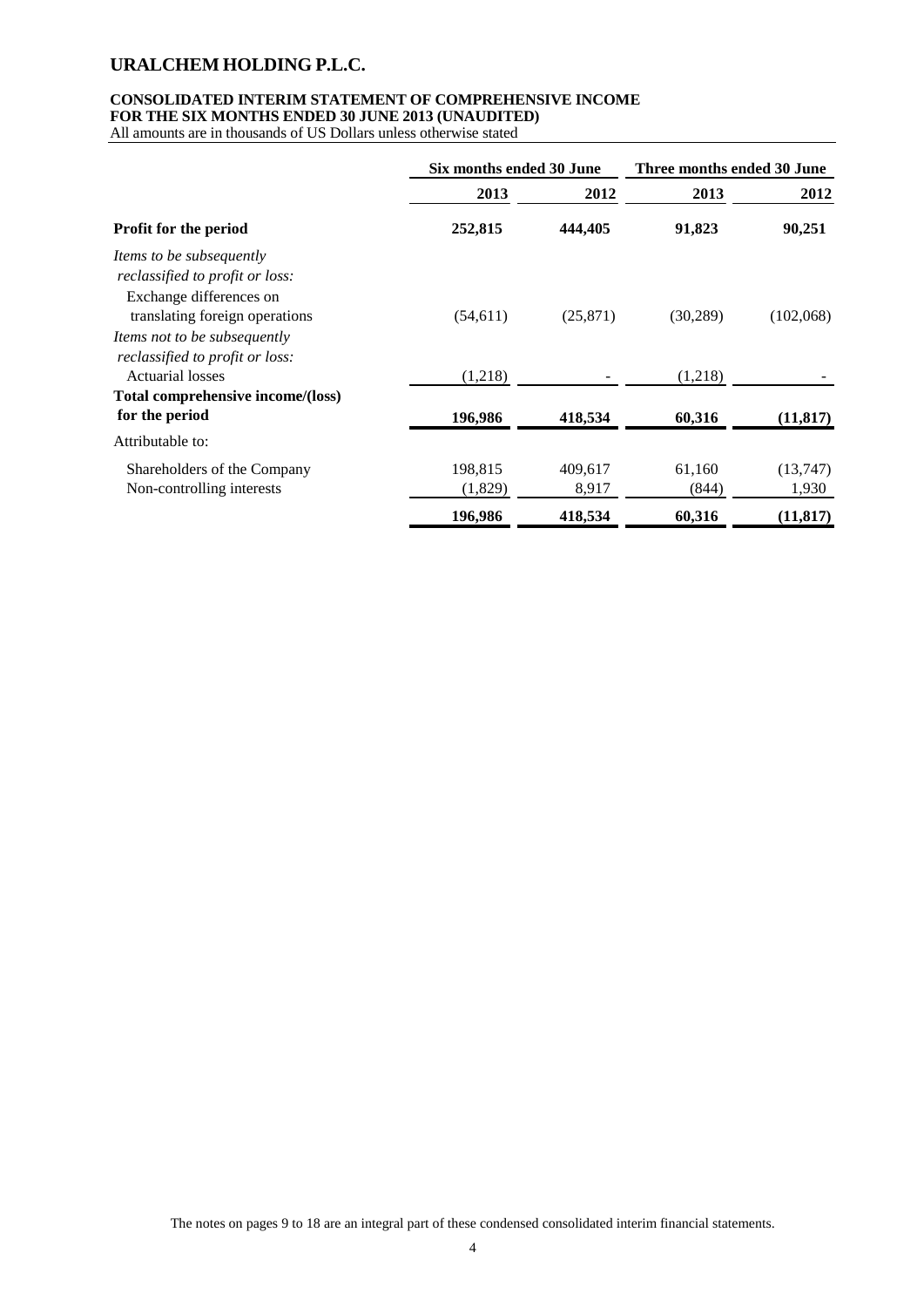### **CONSOLIDATED INTERIM STATEMENT OF FINANCIAL POSITION**

**AS AT 30 JUNE 2013 (UNAUDITED)**

All amounts are in thousands of US Dollars unless otherwise stated

|                                            | <b>Notes</b> | 30 June 2013 | 31 December 2012 |
|--------------------------------------------|--------------|--------------|------------------|
| <b>ASSETS</b>                              |              |              |                  |
| <b>Non-current assets</b>                  |              |              |                  |
| Property, plant and equipment              | 9            | 953,816      | 992,111          |
| Goodwill                                   |              | 321,055      | 345,751          |
| Intangible assets                          |              | 8,693        | 9,561            |
| Investments in associates                  |              | 10,222       | 11,198           |
| Inventories                                | 10           | 33,333       | 36,652           |
| Available-for-sale investments             |              | 156,716      | 171,576          |
| Other financial assets                     |              | 6,988        | 7,311            |
| Deferred tax assets                        |              | 23,544       | 26,258           |
|                                            |              | 1,514,367    | 1,600,418        |
| <b>Current</b> assets                      |              |              |                  |
| Inventories                                | 10           | 131,330      | 143,447          |
| Trade and other receivables                |              | 86,052       | 95,146           |
| Advances paid and prepaid expenses         |              | 42,384       | 44,864           |
| Income tax receivable                      |              | 15,194       | 7,350            |
| Other taxes receivable                     |              | 80,528       | 79,006           |
| Other financial assets                     |              | 1,510        | 27,135           |
| Cash and cash equivalents                  |              | 111,179      | 177,617          |
|                                            |              | 468,177      | 574,565          |
| <b>TOTAL ASSETS</b>                        |              | 1,982,544    | 2,174,983        |
| <b>EQUITY AND LIABILITIES</b>              |              |              |                  |
| <b>Capital and reserves</b>                |              |              |                  |
| Share capital                              | 11           | 1,378        | 1,377            |
| Additional paid-in capital                 |              | 168,829      | 165,632          |
| Foreign currency translation reserve       |              | (120, 391)   | (66, 488)        |
| Retained earnings                          |              | 935,582      | 812,761          |
|                                            |              |              |                  |
| <b>Equity attributable to shareholders</b> |              |              |                  |
| of the Company                             |              | 985,398      | 913,282          |
| Non-controlling interests                  |              | 8,900        | 10,729           |
| <b>Total equity</b>                        |              | 994,298      | 924,011          |
| <b>Non-current liabilities</b>             |              |              |                  |
| Loans and borrowings                       | 12           | 480,281      | 850,132          |
| Obligations under finance leases           |              | 55,918       | 48,044           |
| Retirement benefit obligations             |              | 13,457       | 13,254           |
| Deferred tax liabilities                   |              | 63,657       | 74,756           |
|                                            |              | 613,313      | 986,186          |
| <b>Current liabilities</b>                 |              |              |                  |
| Loans and borrowings                       | 12           | 230,356      | 91,569           |
| Obligations under finance leases           |              | 20,793       | 17,627           |
| Trade and other payables                   |              | 88,706       | 74,839           |
| Advances received                          |              | 17,291       | 46,344           |
| Income tax payable                         |              | 2,721        | 26,171           |
| Other taxes payable                        |              | 15,066       | 8,236            |
|                                            |              | 374,933      | 264,786          |
| <b>Total liabilities</b>                   |              | 988,246      | 1,250,972        |
| <b>TOTAL EQUITY AND LIABILITIES</b>        |              | 1,982,544    | 2,174,983        |
|                                            |              |              |                  |

The notes on pages 9 to 18 are an integral part of these condensed consolidated interim financial statements.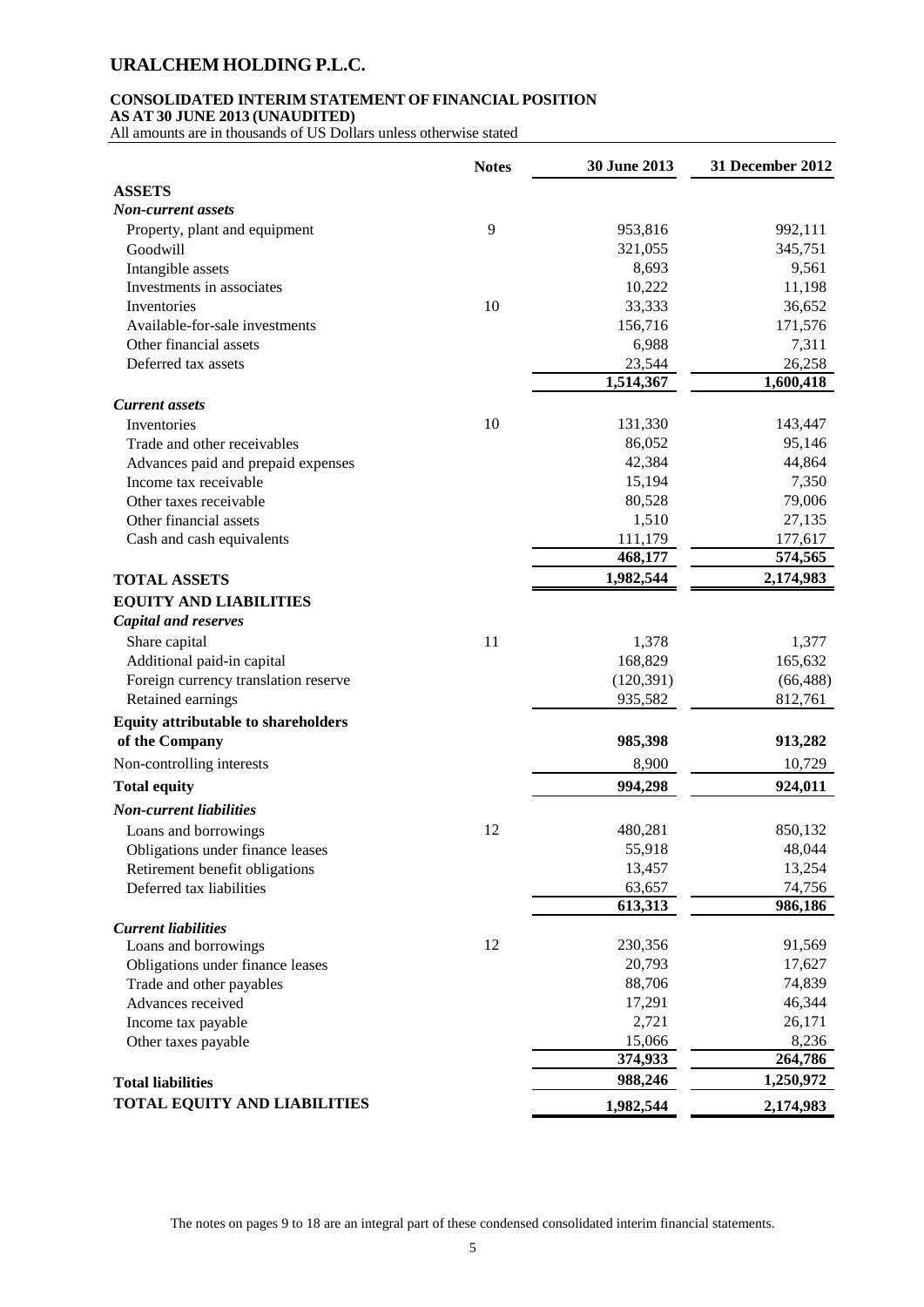### **CONSOLIDATED INTERIM STATEMENT OF CASH FLOWS FOR THE SIX MONTHS ENDED 30 JUNE 2013 (UNAUDITED)**

All amounts are in thousands of US Dollars unless otherwise stated

|                                                            | <b>Six months ended</b><br>30 June 2013 | Six months ended<br>30 June 2012 |
|------------------------------------------------------------|-----------------------------------------|----------------------------------|
| <b>Operating activities</b>                                |                                         |                                  |
| <b>Profit before tax</b>                                   | 303,005                                 | 520,359                          |
| Adjustments for:                                           |                                         |                                  |
| Depreciation of property, plant and equipment              | 56,552                                  | 51,244                           |
| Amortisation of intangible assets                          | 1,309                                   | 1,490                            |
| Change in provisions and allowances                        | 6,905                                   | 7,622                            |
| Write-down of inventory to net realisable value            | 1,412                                   | 1,455                            |
| Loss on disposal of property, plant and equipment          | 3,881                                   | 12,188                           |
| Loss on impairment of non-current assets                   | 6,583                                   |                                  |
| Foreign exchange loss, net                                 | 58,638                                  | 9,781                            |
| Share of loss of associates                                | 25                                      | 190                              |
| Profit on disposal of subsidiaries                         | (1, 131)                                |                                  |
| Share-based compensation                                   | 3,197                                   |                                  |
| Gain from change in fair value of previously held interest |                                         | (153, 458)                       |
| Interest and other finance income                          | (14,995)                                | (11, 427)                        |
| Interest and other finance expense                         | 40,303                                  | 40,444                           |
| Operating cash flows before working capital changes        | 465,684                                 | 479,888                          |
| Change in inventory                                        | (3,181)                                 | (5,259)                          |
| Change in trade and other receivables                      | (18, 492)                               | 973                              |
| Change in advances paid and prepaid expenses               | (3, 337)                                | (4,026)                          |
| Change in other taxes receivable                           | (11, 423)                               | 22,154                           |
| Change in retirement benefit obligations                   | (2)                                     | 457                              |
| Change in trade and other payables                         | 19,272                                  | (24, 137)                        |
| Change in advances received                                | (27, 129)                               | (39,260)                         |
| Change in other taxes payable                              | 10,490                                  | 2,306                            |
| <b>Cash generated from operations</b>                      | 431,882                                 | 433,096                          |
| Interest paid, net                                         | (28,796)                                | (37, 323)                        |
| Income tax paid                                            | (83, 576)                               | (53, 429)                        |
| Net cash generated from operating activities               | 319,510                                 | 342,344                          |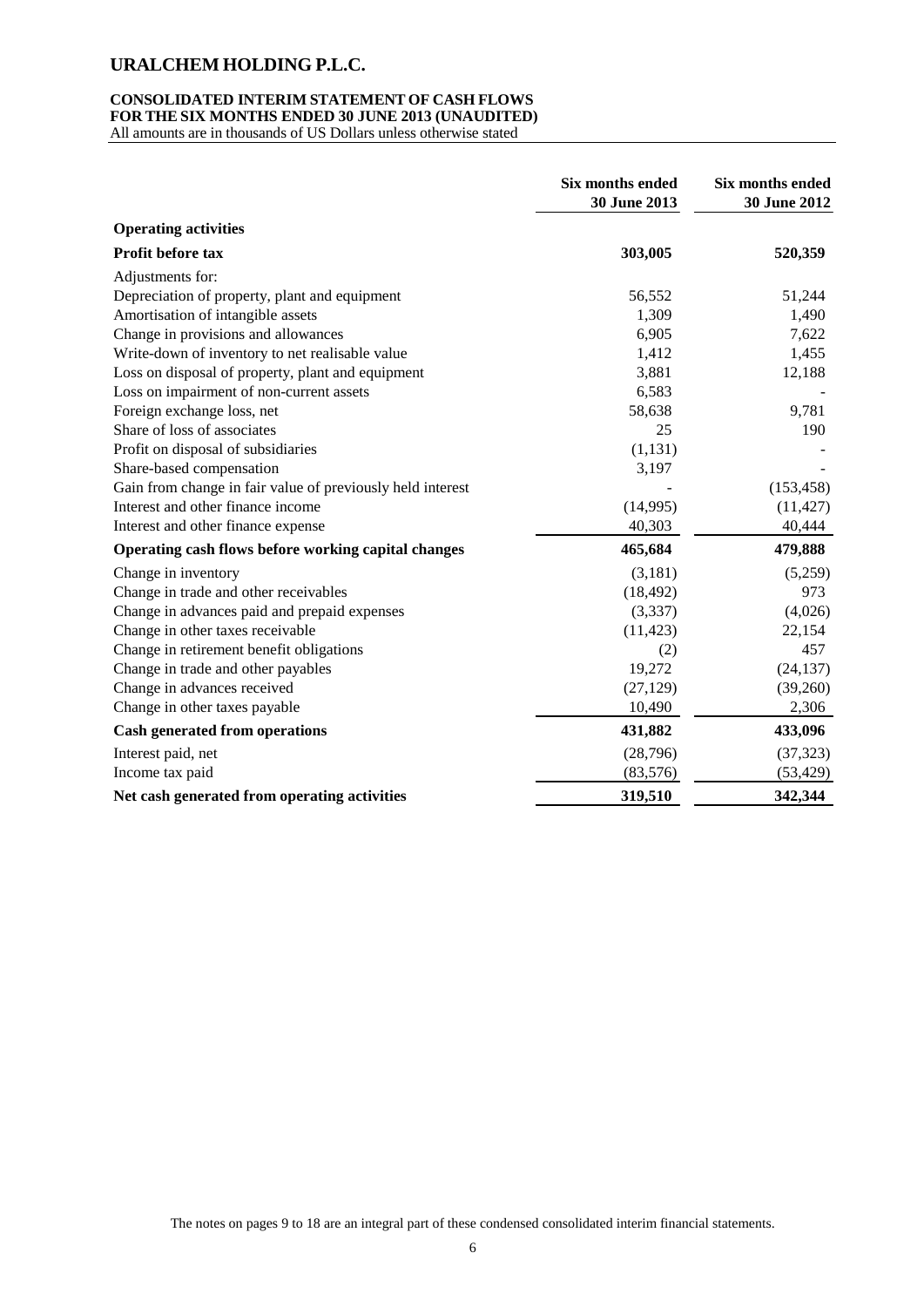### **CONSOLIDATED INTERIM STATEMENT OF CASH FLOWS FOR THE SIX MONTHS ENDED 30 JUNE 2013 (CONTINUED) (UNAUDITED)**

All amounts are in thousands of US Dollars unless otherwise stated

|                                                           | Six months ended<br>30 June 2013 | Six months ended<br>30 June 2012 |
|-----------------------------------------------------------|----------------------------------|----------------------------------|
| <b>Investing activities</b>                               |                                  |                                  |
| Acquisition of subsidiary, net of cash acquired           |                                  | (199, 114)                       |
| Repayment for the subsidiary to the parent company        |                                  | (29, 460)                        |
| Proceeds from disposal of subsidiaries, net               | 3,184                            |                                  |
| Proceeds from disposal of available-for-sale investments  | 2,802                            |                                  |
| Payments for acquisition of property, plant and equipment | (71, 224)                        | (55, 818)                        |
| Proceeds from sale of property, plant and equipment       | 3,044                            | 878                              |
| Payments for acquisition of intangible assets             | (1, 134)                         | (2,103)                          |
| Loans issued                                              | (12,995)                         | (104, 522)                       |
| Proceeds from repayment of loans issued                   | 38,801                           | 58,601                           |
| Dividends received                                        | 11,937                           | 8,792                            |
| Interest received                                         | 1,528                            | 1,716                            |
| Net cash used in investing activities                     | (24, 057)                        | (321, 030)                       |
| <b>Financing activities</b>                               |                                  |                                  |
| Proceeds from short-term loans and borrowings             | 83                               | 55,698                           |
| Proceeds from long-term loans and borrowings              | 83,245                           | 47,716                           |
| Repayment of short-term loans and borrowings              | (163)                            | (158, 551)                       |
| Repayment of long-term loans and borrowings               | (313, 861)                       | (868)                            |
| Repayment of principal amounts of finance leases          | (7,217)                          | (3,553)                          |
| Dividends paid to the shareholders                        | (128, 634)                       |                                  |
| Distribution of dividends received from associate         |                                  |                                  |
| to the parent company                                     |                                  | (13, 174)                        |
| Proceeds from issue of shares                             |                                  | 4                                |
| Increase of ownership in subsidiaries                     |                                  | (68, 108)                        |
| Net cash used in financing activities                     | (366, 547)                       | (140, 836)                       |
| Net decrease in cash and cash equivalents                 | (71, 094)                        | (119, 522)                       |
|                                                           |                                  |                                  |
| Cash and cash equivalents at the beginning of the period  | 177,617                          | 252,566                          |
| Effect of exchange rate changes on the balance            |                                  |                                  |
| of cash held in foreign currencies                        | 4,656                            | (111)                            |
| Cash and cash equivalents at the end of the period        | 111,179                          | 132,933                          |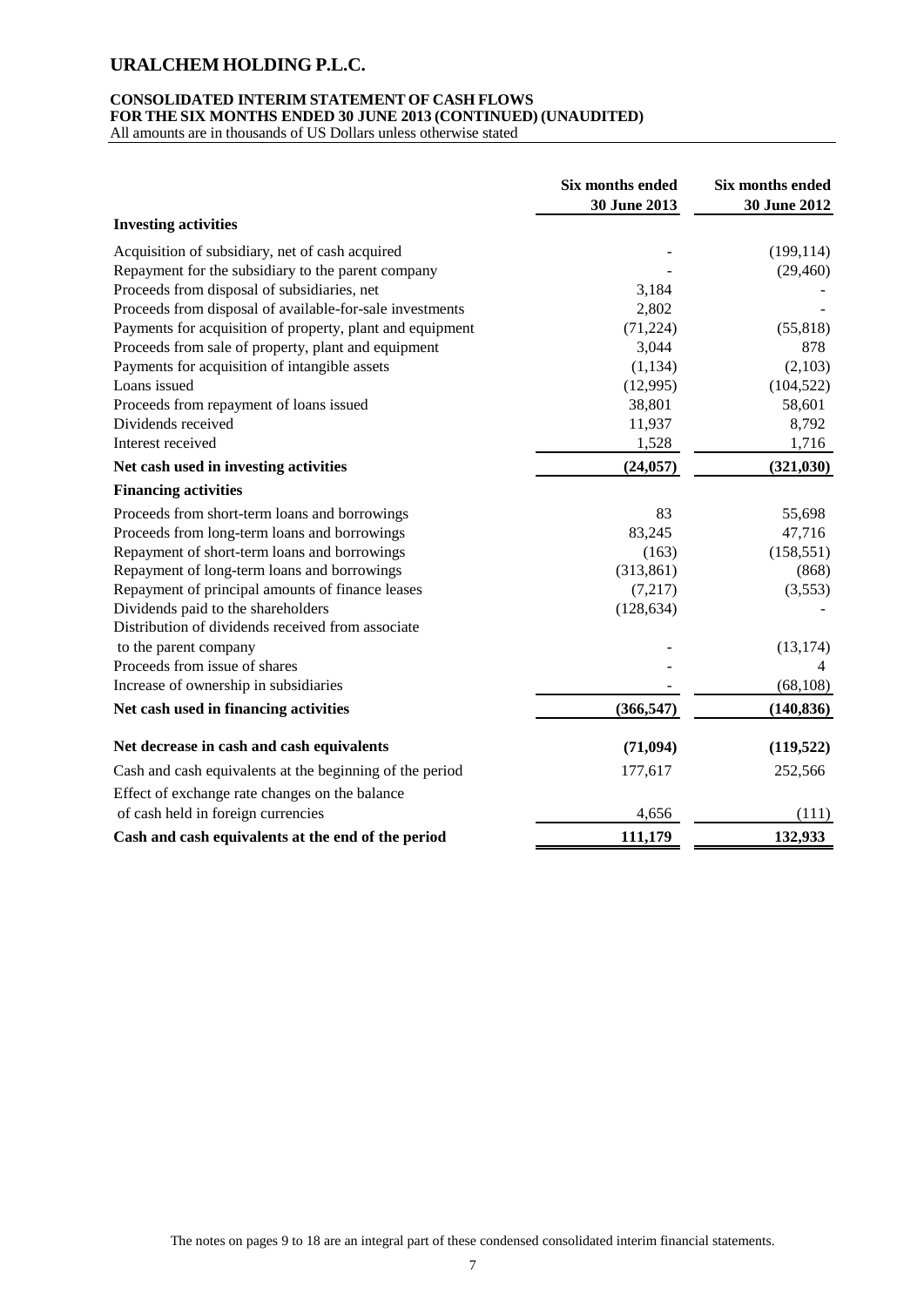### **CONSOLIDATED INTERIM STATEMENT OF CHANGES IN EQUITY FOR THE SIX MONTHS ENDED 30 JUNE 2013 (UNAUDITED)**

All amounts are in thousands of US Dollars unless otherwise stated

|                                                                                                |              |                      | <b>Attributable to shareholders of the Company</b> |                                               |                                                                  |                            |                                  |                      |
|------------------------------------------------------------------------------------------------|--------------|----------------------|----------------------------------------------------|-----------------------------------------------|------------------------------------------------------------------|----------------------------|----------------------------------|----------------------|
|                                                                                                | <b>Notes</b> | <b>Share capital</b> | <b>Additional</b><br>paid-in capital               | Foreign<br>currency<br>translation<br>reserve | <b>Retained</b><br>earnings/<br><i>(accumulated)</i><br>deficit) | <b>Total</b>               | Non-<br>controlling<br>interests | <b>Total</b>         |
| <b>Balance as at 1 January 2012</b>                                                            |              | 1,373                | 165,632                                            | (105, 228)                                    | 251,363                                                          | 313,140                    | 10,842                           | 323,982              |
| Profit for the period<br>Other comprehensive (loss)/income                                     |              |                      |                                                    | (26, 643)                                     | 436,260                                                          | 436,260<br>(26, 643)       | 8,145<br>772                     | 444,405<br>(25, 871) |
| Total comprehensive (loss)/income<br>for the period                                            |              |                      |                                                    | (26, 643)                                     | 436,260                                                          | 409,617                    | 8,917                            | 418,534              |
| Issue of shares<br>Increase of ownership in subsidiaries<br>Non-controlling interest liability | 3            | $\overline{4}$       |                                                    |                                               | (29, 737)<br>(2, 841)                                            | Δ<br>(29, 737)<br>(2, 841) | (5,864)<br>(3,676)               | (35,601)<br>(6,517)  |
| Balance as at 30 June 2012                                                                     |              | 1,377                | 165,632                                            | (131,871)                                     | 655,045                                                          | 690,183                    | 10,219                           | 700,402              |
| <b>Balance as at 1 January 2013</b>                                                            |              | 1,377                | 165,632                                            | (66, 488)                                     | 812,761                                                          | 913,282                    | 10,729                           | 924,011              |
| <b>Dividends</b>                                                                               |              |                      |                                                    |                                               | (129, 897)                                                       | (129, 897)                 |                                  | (129, 897)           |
| Profit/(loss) for the period<br>Other comprehensive loss                                       |              |                      |                                                    | (53,903)                                      | 253,936<br>(1,218)                                               | 253,936<br>(55, 121)       | (1,121)<br>(708)                 | 252,815<br>(55, 829) |
| <b>Total comprehensive (loss)/income</b>                                                       |              |                      |                                                    |                                               |                                                                  |                            |                                  |                      |
| for the period                                                                                 |              |                      |                                                    | (53,903)                                      | 252,718                                                          | 198,815                    | (1,829)                          | 196,986              |
| Issue of shares                                                                                | 11           |                      | 3,197                                              |                                               |                                                                  | 3,198                      |                                  | 3,198                |
| Balance as at 30 June 2013                                                                     |              | 1,378                | 168,829                                            | (120,391)                                     | 935,582                                                          | 985,398                    | 8,900                            | 994,298              |

The notes on pages 9 to 18 are an integral part of these condensed consolidated interim financial statements.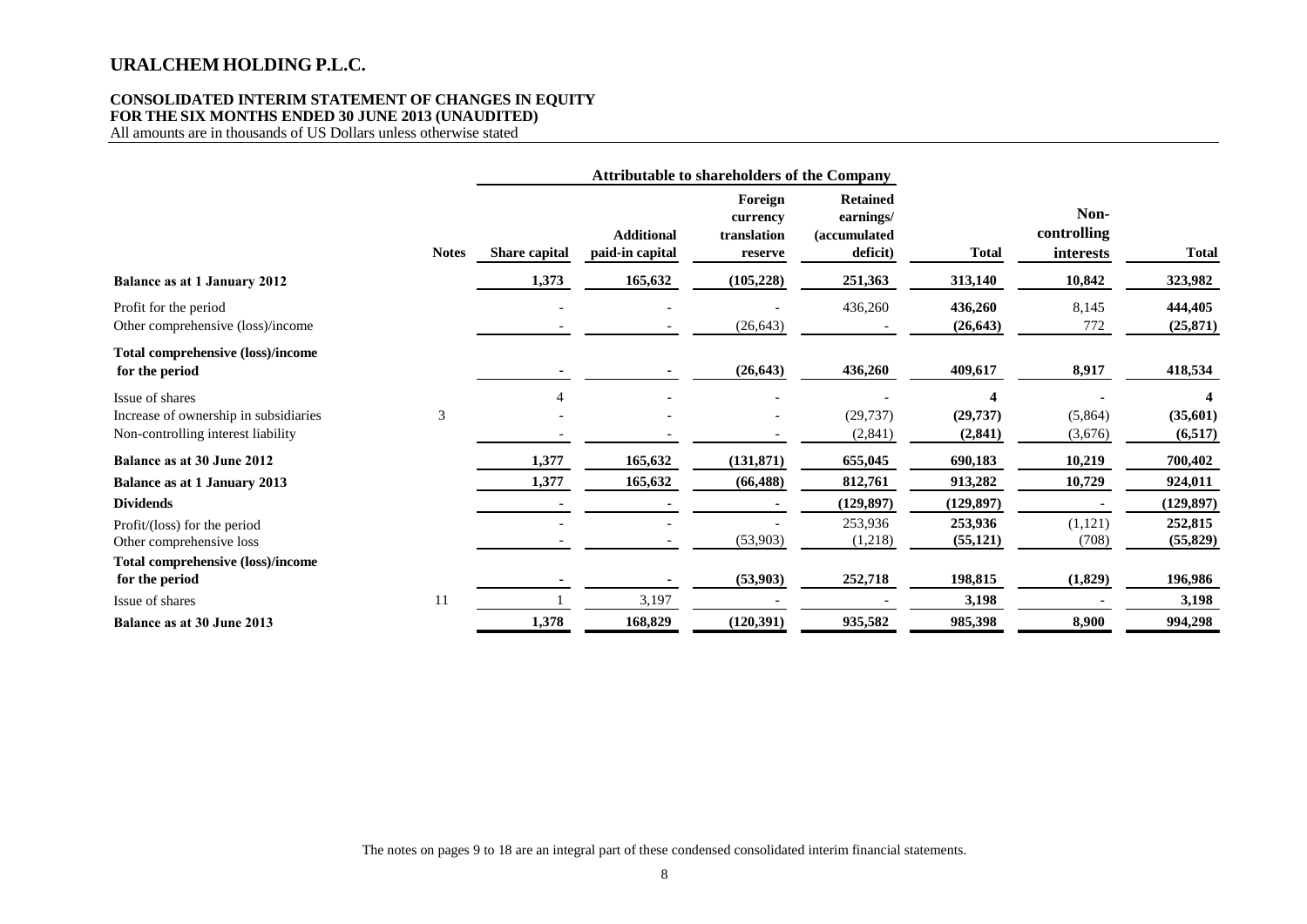### **SELECTIVE NOTES TO THE CONDENSED CONSOLIDATED INTERIM FINANCIAL STATEMENTS FOR THE SIX MONTHS ENDED 30 JUNE 2013 (UNAUDITED)**

All amounts are in thousands of US Dollars unless otherwise stated

### **1. GENERAL INFORMATION**

### **Organisation**

UralChem Holding P.L.C. ("the Company") is a public limited company which was incorporated in Cyprus on 4 May 2006. As at 30 June 2013, the Company was 95.13% owned by CI-Chemical Invest Limited, incorporated in Cyprus. The remaining 4.87% of the Company's shares were held by management. The principal beneficial shareholder of the Company is Mr. Dmitry A. Mazepin. The Company's main office is located at 249, 28th Oktovriou Street, Lophitis Business Center, 1st floor, Office 101, P.C. Limassol 3035, Cyprus.

### **Principal business activities**

The principal business activities of the Company and its subsidiaries ("the Group") are the production and distribution of mineral fertilisers. The main products of the Group are nitrogen based, phosphate based and complex fertilisers. The major production facilities of the Group are located in the Moscow, Perm and Kirov regions of the Russian Federation.

### **2. BASIS OF PREPARATION**

The condensed consolidated interim financial statements of the Group have been prepared in accordance with International Accounting Standard ("IAS") 34 *Interim Financial Reporting*, as issued by the International Accounting Standards Board.

These condensed consolidated interim financial statements are unaudited and do not include all the information and disclosures required in the annual financial statements. The Group omitted disclosures which would substantially duplicate the information contained in its audited annual consolidated financial statements for 2012 prepared in accordance with International Financial Reporting Standards ("IFRS"), such as accounting policies and details of accounts which have not changed significantly in amount or composition. Management believes that the disclosures in these condensed consolidated interim financial statements are adequate to make the information presented not misleading if these financial statements are read in conjunction with the Group's annual consolidated financial statements for 2012 prepared in accordance with IFRS.

These condensed consolidated interim financial statements are prepared based on the accounting policies applied in the annual consolidated financial statements of the Group for the year ended 31 December 2012.

### **Standards and Interpretations adopted with no material effect on the condensed consolidated interim financial statements**

IFRS 7 Financial Instruments (amendments) IFRS 10 Consolidated Financial Statements IFRS 11 Joint Arrangements IFRS 12 Disclosure of Interests in Other Entities IFRS 13 Fair Value Measurement IAS 1 Presentation of Financial Statements (amendments) IAS 16 Property, Plant and Equipment (amendments) IAS 19 Employee benefits (revised) IAS 27 Consolidated and Separate Financial Statements IAS 28 Investments in Associates IAS 32 Financial Instruments (amendments relating to presentation of tax effect of equity distributions)

In preparing these condensed consolidated interim financial statements, the significant judgements made by management in applying the Group's accounting policies and the key sources of estimation uncertainty were consistent with those that applied to the Group's annual consolidated financial statements for the year ended 31 December 2012 prepared in accordance with IFRS.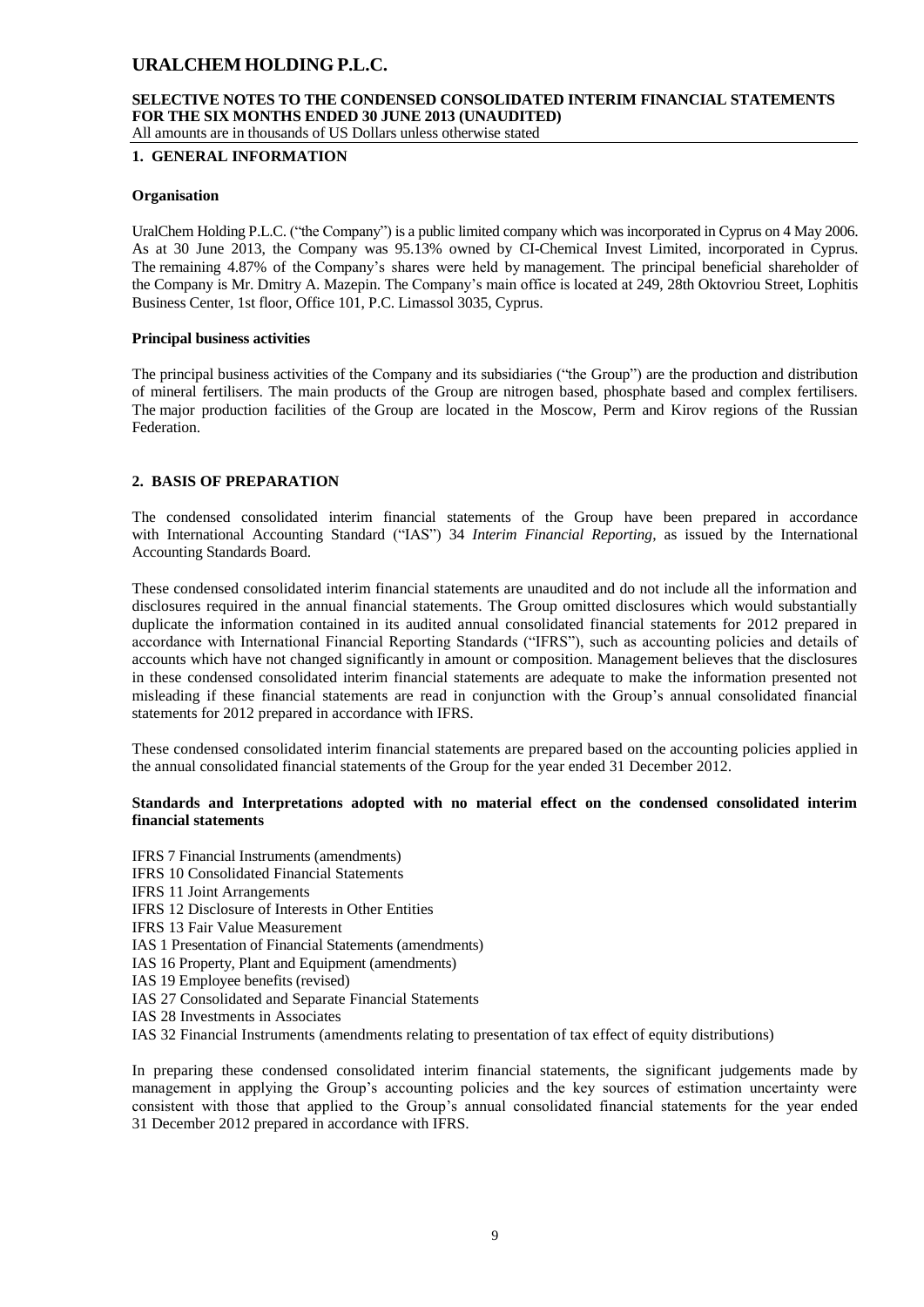**SELECTIVE NOTES TO THE CONDENSED CONSOLIDATED INTERIM FINANCIAL STATEMENTS FOR THE SIX MONTHS ENDED 30 JUNE 2013 (UNAUDITED)**

All amounts are in thousands of US Dollars unless otherwise stated

### **3. CHANGE IN COMPOSITION OF THE GROUP**

### *Disposal of subsidiary in 2013*

During the six months ended 30 June 2013 the Group sold 100% interest in LLC Upravleniye Avtomobilnogo Transporta LLC for a total cash consideration of USD 4,837 thousand. The amount of cash disposed of equaled to USD 1,653 thousand. Net assets of the subsidiary at the date of disposal amounted to USD 3,706 thousand. As a result of this disposal, the Group recognized gain of USD 1,131 thousand, which was included in other operating income in the condensed consolidated interim income statement.

### *Acquisition of a controlling interest in Mineral Fertilisers OJSC ("PMF") in 2012*

On 19 January 2012, the Group acquired an additional 41.2% of PMF's shares for cash consideration of USD 254,866 thousand, increasing its ownership in PMF to 87.7%. As at 31 December 2011, the original 46.5% investment in PMF was recorded as an investment in associate in the amount of USD 77,234 thousand. Upon obtaining control over PMF a gain from change in fair value of previously held interest was recognised in the condensed consolidated interim income statement in the amount of USD 153,458 thousand, being the difference between the acquisition date fair value of the previously held equity interest in PMF and the previous carrying amount accounted for under IAS 28, Investments in Associates.

During the six months ended 30 June 2012 the Group acquired, through a number of transactions with noncontrolling shareholders, an additional 11.2% of PMF's shares for a total cash consideration of USD 68,108 thousand, increasing its ownership to 98.9%. As a result of these transactions, the Group recognised a decrease in net assets attributable to non-controlling interests in the amount of USD 38,371 thousand. The excess of the consideration paid over the Group's share in net assets acquired of USD 29,737 thousand was recognised directly in the statement of changes in equity as a decrease in retained earnings. The Group acquired the remaining interest of 1.1% in PMF in September 2012.

### **4. SEGMENT INFORMATION**

Segment information provided to the chief operating decision maker for the reportable segments for the six months ended 30 June 2013 was as follows:

| Six months ended 30 June 2013              | <b>Nitrogen</b><br>fertilisers | Phosphate<br>fertilisers | <b>Total</b> |
|--------------------------------------------|--------------------------------|--------------------------|--------------|
| Revenue from external customers            | 1,058,804                      | 188,854                  | 1,247,658    |
| Inter-segment revenue                      | 26,951                         | 272                      | 27,223       |
| <b>Total segment revenue</b>               | 1,085,755                      | 189,126                  | 1,274,881    |
| <b>OIBDA</b>                               | 499,303                        | 7,170                    | 506,473      |
| Net profit/ $(\text{loss})$ for the period | 350,156                        | (2,643)                  | 347,513      |
| Six months ended 30 June 2012              | <b>Nitrogen</b><br>fertilisers | Phosphate<br>fertilisers | <b>Total</b> |
| Revenue from external customers            | 1,009,961                      | 208,762                  | 1,218,723    |
| Inter-segment revenue                      | 22,458                         | 1,125                    | 23,583       |
| Total segment revenue                      | 1,032,419                      | 209,887                  | 1,242,306    |
| <b>OIBDA</b>                               | 467,021                        | 23,699                   | 490,720      |
| Net profit for the period                  | 366,578                        | 11,811                   | 378,389      |

The total reportable segment OIBDA and segment profit for the period are reconciled to consolidated profit as follows: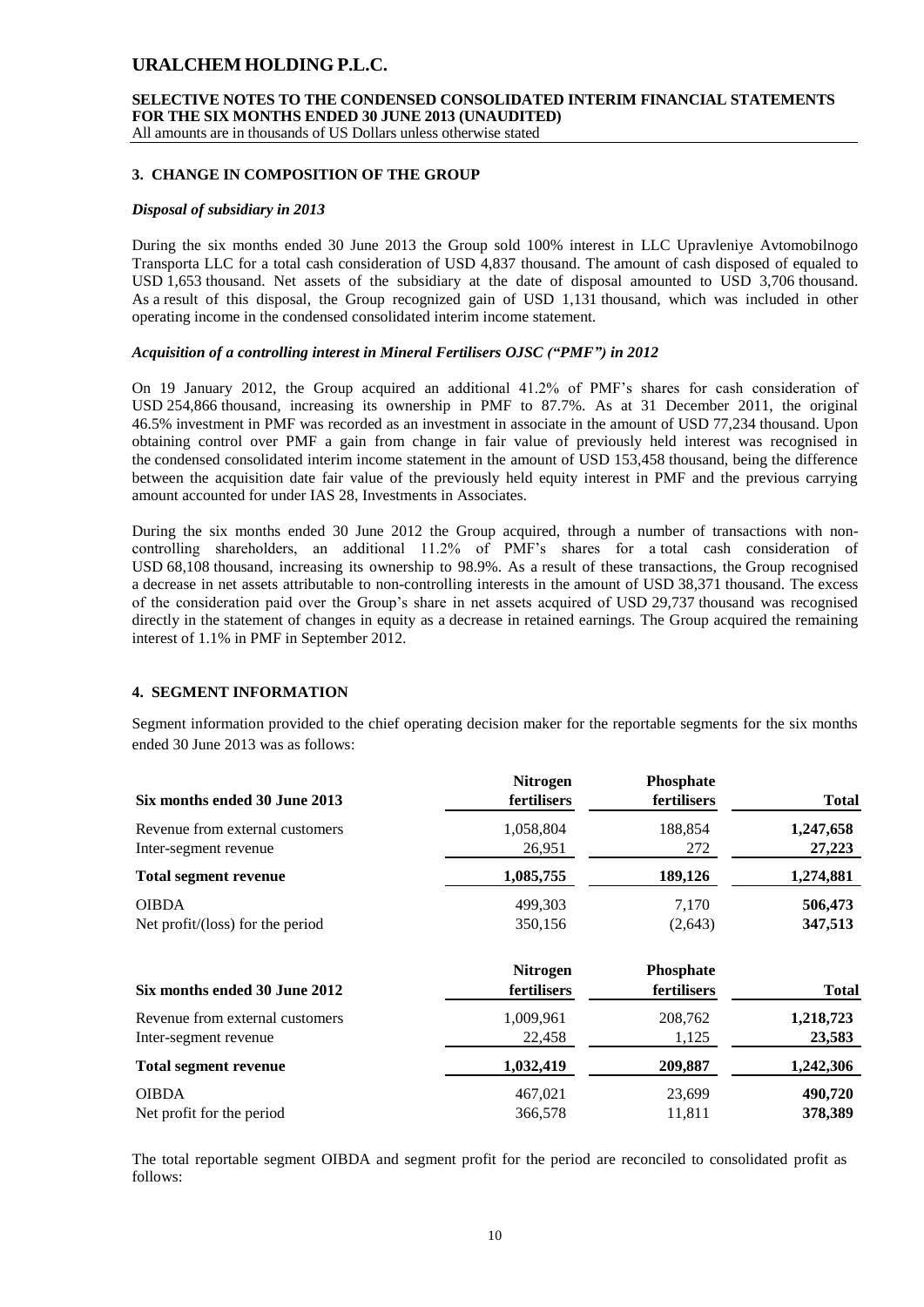### **SELECTIVE NOTES TO THE CONDENSED CONSOLIDATED INTERIM FINANCIAL STATEMENTS FOR THE SIX MONTHS ENDED 30 JUNE 2013 (UNAUDITED)**

All amounts are in thousands of US Dollars unless otherwise stated

| Six months ended 30 June 2013              | <b>Nitrogen</b><br>fertilisers | Phosphate<br>fertilisers | <b>Total</b> |
|--------------------------------------------|--------------------------------|--------------------------|--------------|
| Segment OIBDA                              | 499,303                        | 7,170                    | 506,473      |
| Segment amortisation and depreciation      | (46, 041)                      | (9, 341)                 | (55, 382)    |
| Segment income tax (expense)/benefit       | (72, 305)                      | 1,365                    | (70, 940)    |
| Segment expense from impairment            |                                |                          |              |
| of non-current assets                      | (6, 583)                       |                          | (6,583)      |
| Segment expense from financing activities, |                                |                          |              |
| net                                        | (24,218)                       | (1,837)                  | (26, 055)    |
| Segment profit/(loss) for the period       | 350,156                        | (2,643)                  | 347,513      |
| <b>Unallocated activities</b>              |                                |                          |              |
| Depreciation and amortisation              |                                |                          | (2, 479)     |
| Corporate overheads                        |                                |                          | (46, 145)    |
| Other expenses                             |                                |                          | (42, 325)    |
| Interest and other finance income          |                                |                          | 13,838       |
| Interest and other finance expense         |                                |                          | (29, 626)    |
| Share of loss of associates                |                                |                          | (25)         |
| Foreign exchange loss                      |                                |                          |              |
| from financing activities                  |                                |                          | (43,315)     |
| Inter-segment operations                   |                                |                          | 34,629       |
| Unallocated income tax benefit             |                                |                          | 20,750       |
| Group profit for the period                |                                |                          | 252,815      |
|                                            |                                |                          |              |

| Six months ended 30 June 2012              | <b>Nitrogen</b><br>fertilisers | Phosphate<br>fertilisers | <b>Total</b> |
|--------------------------------------------|--------------------------------|--------------------------|--------------|
| Segment OIBDA                              | 467,021                        | 23,699                   | 490,720      |
| Segment amortisation and depreciation      | (42, 359)                      | (7, 738)                 | (50, 097)    |
| Segment income tax expense                 | (47,109)                       | (2,773)                  | (49, 882)    |
| Segment expense from financing activities, |                                |                          |              |
| net                                        | (10, 975)                      | (1,377)                  | (12, 352)    |
| Segment profit for the period              | 366,578                        | 11,811                   | 378,389      |
| <b>Unallocated activities</b>              |                                |                          |              |
| Depreciation and amortisation              |                                |                          | (2,637)      |
| Corporate overheads                        |                                |                          | (23,074)     |
| Other expenses                             |                                |                          | (30, 477)    |
| Interest and other finance income          |                                |                          | 9,504        |
| Interest and other finance expense         |                                |                          | (29, 534)    |
| Gain from change in fair value             |                                |                          |              |
| of previously held interest                |                                |                          | 153,458      |
| Share of loss of associates                |                                |                          | (190)        |
| Foreign exchange loss                      |                                |                          |              |
| from financing activities                  |                                |                          | (12,720)     |
| Inter-segment operations                   |                                |                          | 27,758       |
| Unallocated income tax expense             |                                |                          | (26,072)     |
| Group profit for the period                |                                |                          | 444,405      |

The revenue from external parties reported to the chief operating decision maker is measured in a manner consistent with that in the income statement.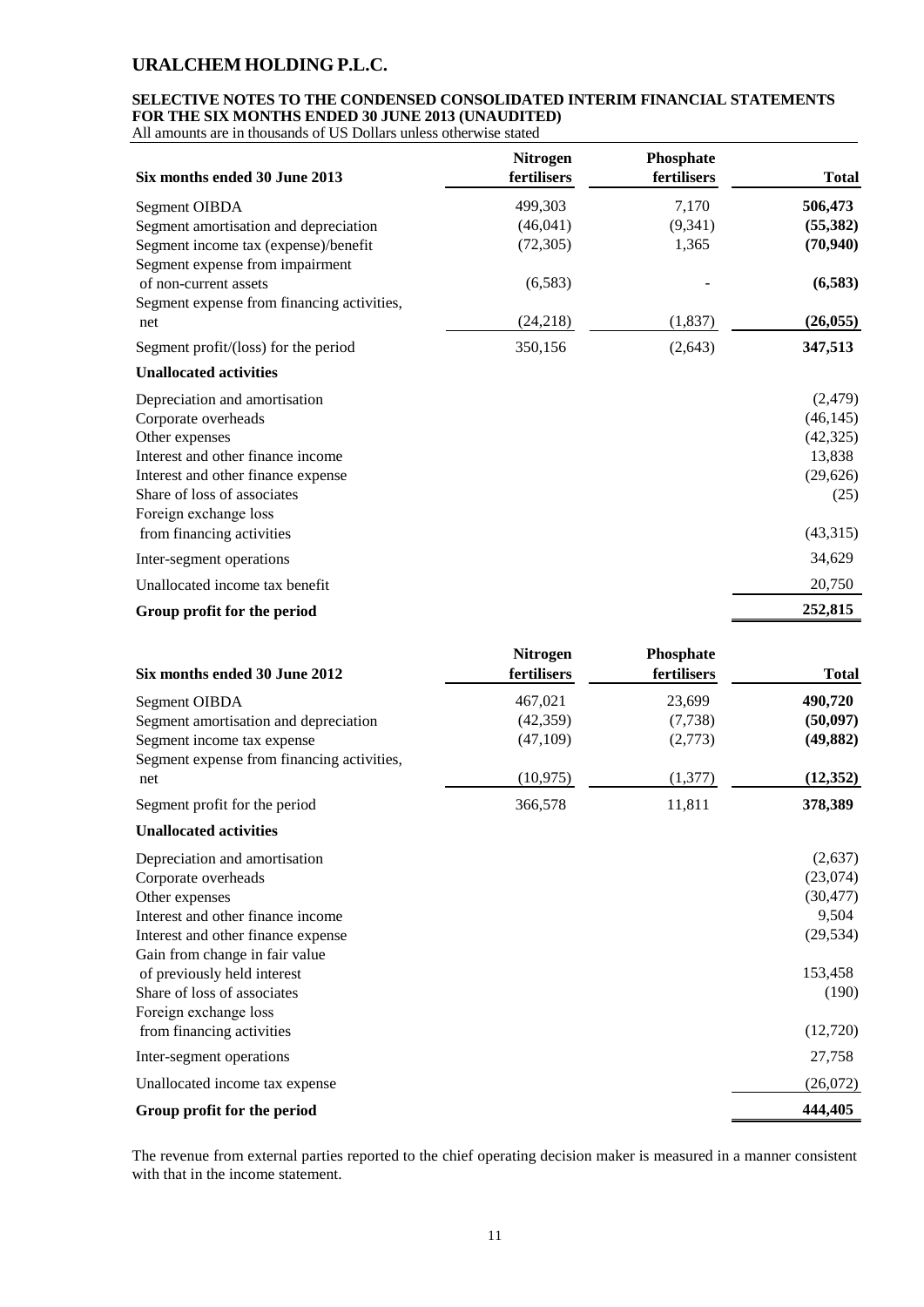# **SELECTIVE NOTES TO THE CONDENSED CONSOLIDATED INTERIM FINANCIAL STATEMENTS FOR THE SIX MONTHS ENDED 30 JUNE 2013 (UNAUDITED)**

All amounts are in thousands of US Dollars unless otherwise stated

Total reportable segment assets are as follows:

|                  | <b>Nitrogen</b><br><b>fertilisers</b> | <b>Phosphate</b><br>fertilisers | <b>Total</b> |
|------------------|---------------------------------------|---------------------------------|--------------|
| 30 June 2013     | 1,371,011                             | 251,223                         | 1,622,234    |
| 31 December 2012 | 1,531,443                             | 281.141                         | 1,812,584    |

### **5. SALES OF GOODS**

| Six months ended 30 June 2013           | <b>Total</b> | <b>Export</b> | <b>Russian</b><br>Federation | <b>Other CIS</b><br>countries |
|-----------------------------------------|--------------|---------------|------------------------------|-------------------------------|
| <b>Mineral fertilisers</b>              |              |               |                              |                               |
| Nitrogen based fertilisers              | 689,664      | 509,417       | 147,905                      | 32,342                        |
| Complex fertilisers                     | 142,454      | 94,176        | 24,215                       | 24,063                        |
| Phosphate based fertilisers             | 133,157      | 74,694        | 21,532                       | 36,931                        |
| Ammonia                                 | 196,266      | 155,232       | 38,403                       | 2,631                         |
| <b>Explosive grade ammonium nitrate</b> | 42,538       | 2,706         | 32,580                       | 7,252                         |
| <b>Inorganic acids</b>                  | 16,109       |               | 16,109                       |                               |
| <b>Other chemical products</b>          | 27,470       | 6,912         | 19,960                       | 598                           |
| <b>Total</b>                            | 1,247,658    | 843,137       | 300,704                      | 103,817                       |
| Six months ended 30 June 2012           |              |               |                              |                               |
| <b>Mineral fertilisers</b>              |              |               |                              |                               |
| Nitrogen based fertilisers              | 684,804      | 489,392       | 152,249                      | 43,163                        |
| Complex fertilisers                     | 129,857      | 92,106        | 18,994                       | 18,757                        |
| Phosphate based fertilisers             | 159,137      | 91,010        | 23,343                       | 44,784                        |
| Ammonia                                 | 160,726      | 124,113       | 32,681                       | 3,932                         |
| Explosive grade ammonium nitrate        | 42,904       | 4,261         | 33,560                       | 5,083                         |
| <b>Inorganic acids</b>                  | 15,382       |               | 15,244                       | 138                           |
| Other chemical products                 | 25,913       | 5,985         | 19,556                       | 372                           |
| <b>Total</b>                            | 1,218,723    | 806,867       | 295,627                      | 116,229                       |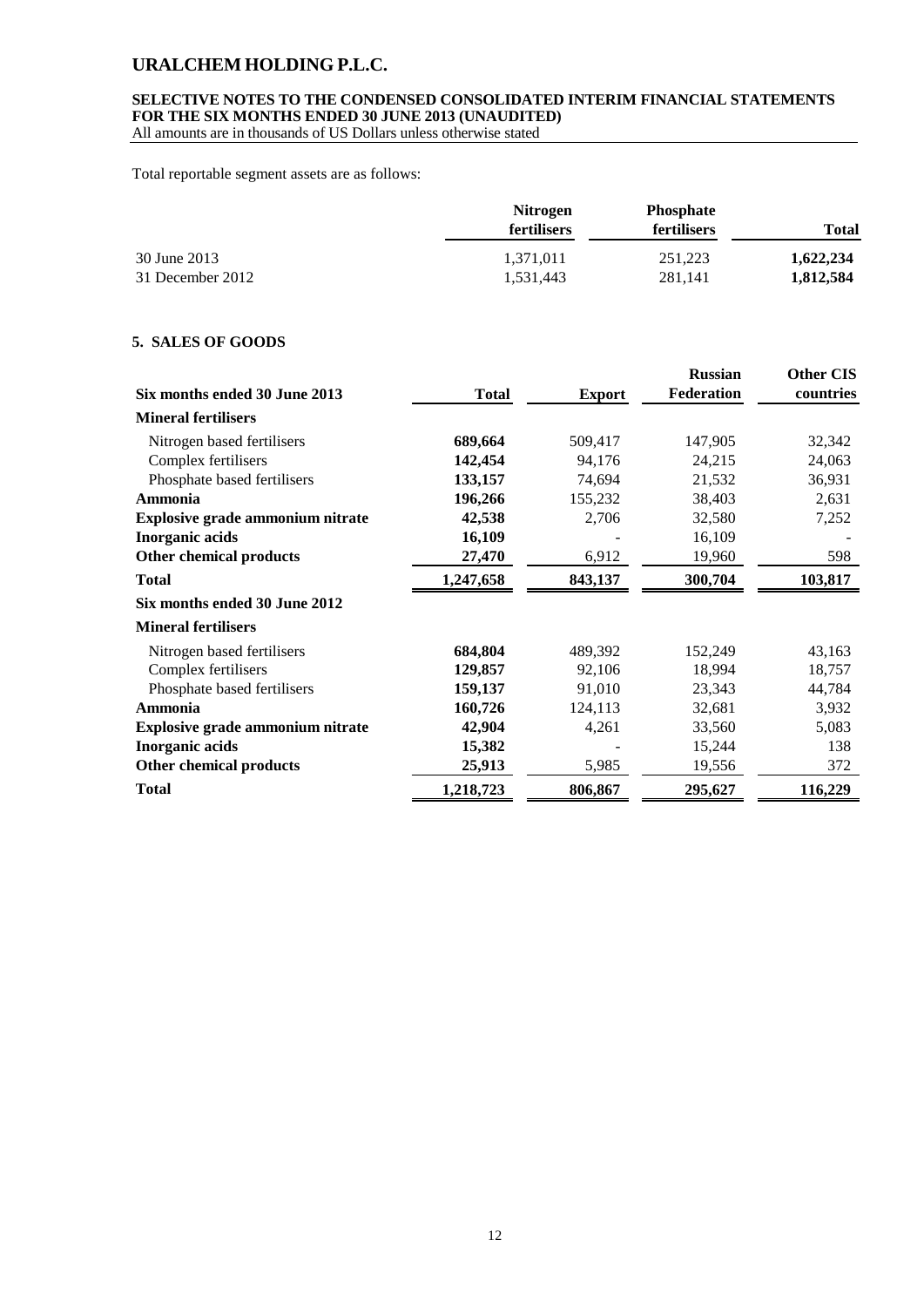## **SELECTIVE NOTES TO THE CONDENSED CONSOLIDATED INTERIM FINANCIAL STATEMENTS FOR THE SIX MONTHS ENDED 30 JUNE 2013 (UNAUDITED)**

All amounts are in thousands of US Dollars unless otherwise stated

| Three months ended 30 June 2013  | <b>Total</b> | <b>Export</b> | <b>Russian</b><br>Federation | <b>Other CIS</b><br>countries |
|----------------------------------|--------------|---------------|------------------------------|-------------------------------|
| <b>Mineral fertilisers</b>       |              |               |                              |                               |
| Nitrogen based fertilisers       | 332,148      | 253,791       | 53,096                       | 25,261                        |
| Complex fertilisers              | 65,509       | 41,734        | 17,742                       | 6,033                         |
| Phosphate based fertilisers      | 60,946       | 30,618        | 12,714                       | 17,614                        |
| Ammonia                          | 83,478       | 67,502        | 14,882                       | 1,094                         |
| Explosive grade ammonium nitrate | 23,427       | 1,442         | 17,830                       | 4,155                         |
| <b>Inorganic acids</b>           | 8,052        |               | 8,052                        |                               |
| Other chemical products          | 14,349       | 3,561         | 10,258                       | 530                           |
| <b>Total</b>                     | 587,909      | 398,648       | 134,574                      | 54,687                        |
| Three months ended 30 June 2012  |              |               |                              |                               |
| <b>Mineral fertilisers</b>       |              |               |                              |                               |
| Nitrogen based fertilisers       | 320,741      | 245,517       | 58,918                       | 16,306                        |
| Complex fertilisers              | 68,356       | 41,495        | 14,678                       | 12,183                        |
| Phosphate based fertilisers      | 63,753       | 37,653        | 4,800                        | 21,300                        |
| Ammonia                          | 76,606       | 61,083        | 14,183                       | 1,340                         |
| Explosive grade ammonium nitrate | 19,020       | 632           | 15,564                       | 2,824                         |
| <b>Inorganic acids</b>           | 7,136        |               | 7,136                        |                               |
| Other chemical products          | 12,008       | 1,584         | 10,135                       | 289                           |
| <b>Total</b>                     | 567,620      | 387,964       | 125,414                      | 54,242                        |

### **6. COST OF SALES**

|                                          | Six months ended 30 June |         | Three months ended 30 June |          |
|------------------------------------------|--------------------------|---------|----------------------------|----------|
|                                          | 2013                     | 2012    | 2013                       | 2012     |
| Raw materials, including:                |                          |         |                            |          |
| Natural gas                              | 194,969                  | 177,097 | 90,434                     | 84,698   |
| Apatite                                  | 80,266                   | 74,839  | 37,888                     | 34,050   |
| Potassium chloride                       | 20,576                   | 20,808  | 10,059                     | 12,467   |
| Sulphur                                  | 11,454                   | 12,060  | 5,713                      | 5,088    |
| Other raw materials                      | 30,742                   | 31,055  | 15,163                     | 15,632   |
| Energy and utilities                     | 76,807                   | 67,818  | 38,687                     | 33,005   |
| Staff costs                              | 61,994                   | 58,588  | 29,819                     | 28,691   |
| Depreciation                             | 42,306                   | 38,886  | 19,336                     | 17,923   |
| Repairs and maintenance                  | 2,802                    | 3,562   | 1,393                      | 2,536    |
| Decrease/(increase) in inventory balance |                          |         |                            |          |
| of work in progress and finished goods   | 10,952                   | 21,687  | (871)                      | (20,054) |
| Other                                    | 13,687                   | 11,488  | 7,466                      | 6,413    |
| Total                                    | 546,555                  | 517,888 | 255,087                    | 220,449  |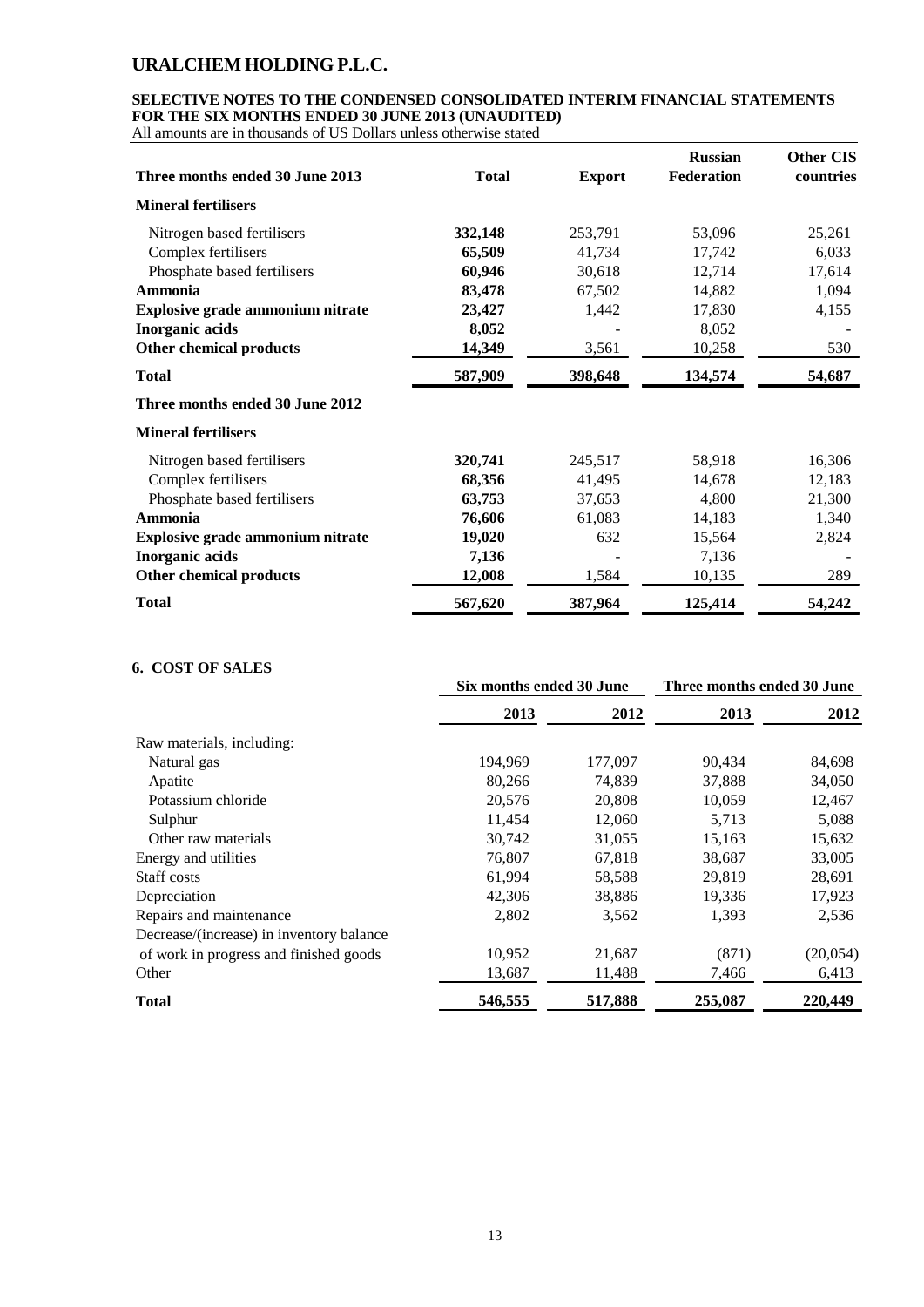### **SELECTIVE NOTES TO THE CONDENSED CONSOLIDATED INTERIM FINANCIAL STATEMENTS FOR THE SIX MONTHS ENDED 30 JUNE 2013 (UNAUDITED)**

All amounts are in thousands of US Dollars unless otherwise stated

### **7. SELLING AND DISTRIBUTION EXPENSES**

|                               | Six months ended 30 June |         | Three months ended 30 June |         |
|-------------------------------|--------------------------|---------|----------------------------|---------|
|                               | 2013                     | 2012    | 2013                       | 2012    |
| Transportation, including:    |                          |         |                            |         |
| Railway tariff                | 115,225                  | 112,034 | 54,150                     | 41,934  |
| Freight and transshipment     | 79,012                   | 72.149  | 43,597                     | 34,129  |
| Rail cars rent expenses       | 20,286                   | 20,889  | 8,782                      | 10,549  |
| Other transportation expenses | 9.913                    | 7.301   | 5,442                      | 2,995   |
| Staff costs                   | 16,604                   | 13,319  | 7,902                      | 6,331   |
| Depreciation                  | 8.301                    | 7.890   | 4,297                      | 3,821   |
| Advertising and marketing     | 5,094                    | 4.423   | 2,633                      | 2,380   |
| Customs clearance charges     | 238                      | 1,412   | 120                        | 559     |
| Other                         | 16,198                   | 13,755  | 6,874                      | 5,155   |
| <b>Total</b>                  | 270,871                  | 253,172 | 133,797                    | 107,853 |

### **8. GENERAL AND ADMINISTRATIVE EXPENSES**

|                                      | Six months ended 30 June |        | Three months ended 30 June |        |
|--------------------------------------|--------------------------|--------|----------------------------|--------|
|                                      | 2013                     | 2012   | 2013                       | 2012   |
| Staff costs                          | 46,598                   | 38,660 | 23,633                     | 18,729 |
| Depreciation                         | 5,945                    | 4.468  | 3,405                      | 1,832  |
| Audit, legal and consulting services | 4,637                    | 4,208  | 3,251                      | 2,383  |
| Security                             | 2,041                    | 1,840  | 1,051                      | 922    |
| Rent                                 | 1,989                    | 1,720  | 939                        | 929    |
| Fines and penalties                  | 413                      | 1.743  | 185                        | 372    |
| Bank charges                         | 225                      | 1,251  | 197                        | 782    |
| Other                                | 14,857                   | 12,505 | 6,711                      | 6,959  |
| <b>Total</b>                         | 76,705                   | 66,395 | 39,372                     | 32,908 |

### **9. PROPERTY, PLANT AND EQUIPMENT**

### **Acquisitions and disposals**

During the six months ended 30 June 2013, the Group acquired property, plant and equipment with a cost of USD 106,747 thousand (six months ended 30 June 2012: USD 62,622 thousand) including machinery, equipment and transport leased under a number of finance lease agreements for the amount of 22,547 thousand (six months ended 30 June 2012: 0). The acquisition under a finance lease agreements represents a non-cash investing and financing activity which is not reflected in the condensed consolidated statement of cash flows.

As at 30 June 2013, property, plant and equipment included advances paid for acquisition of the property, plant and equipment in the amount of USD 18,687 thousand (31 December 2012: USD 20,576 thousand).

The Group also disposed of certain of its machinery and tools with a carrying amount of USD 6,565 thousand (six months ended 30 June 2012: USD 9,215 thousand).

### **Assets pledged as collateral**

As at 30 June 2013, the carrying value of property, plant and equipment pledged to secure loans and borrowings granted to the Group in the amount of USD 81,028 thousand (31 December 2012: USD 56,970 thousand) (refer to Note 12).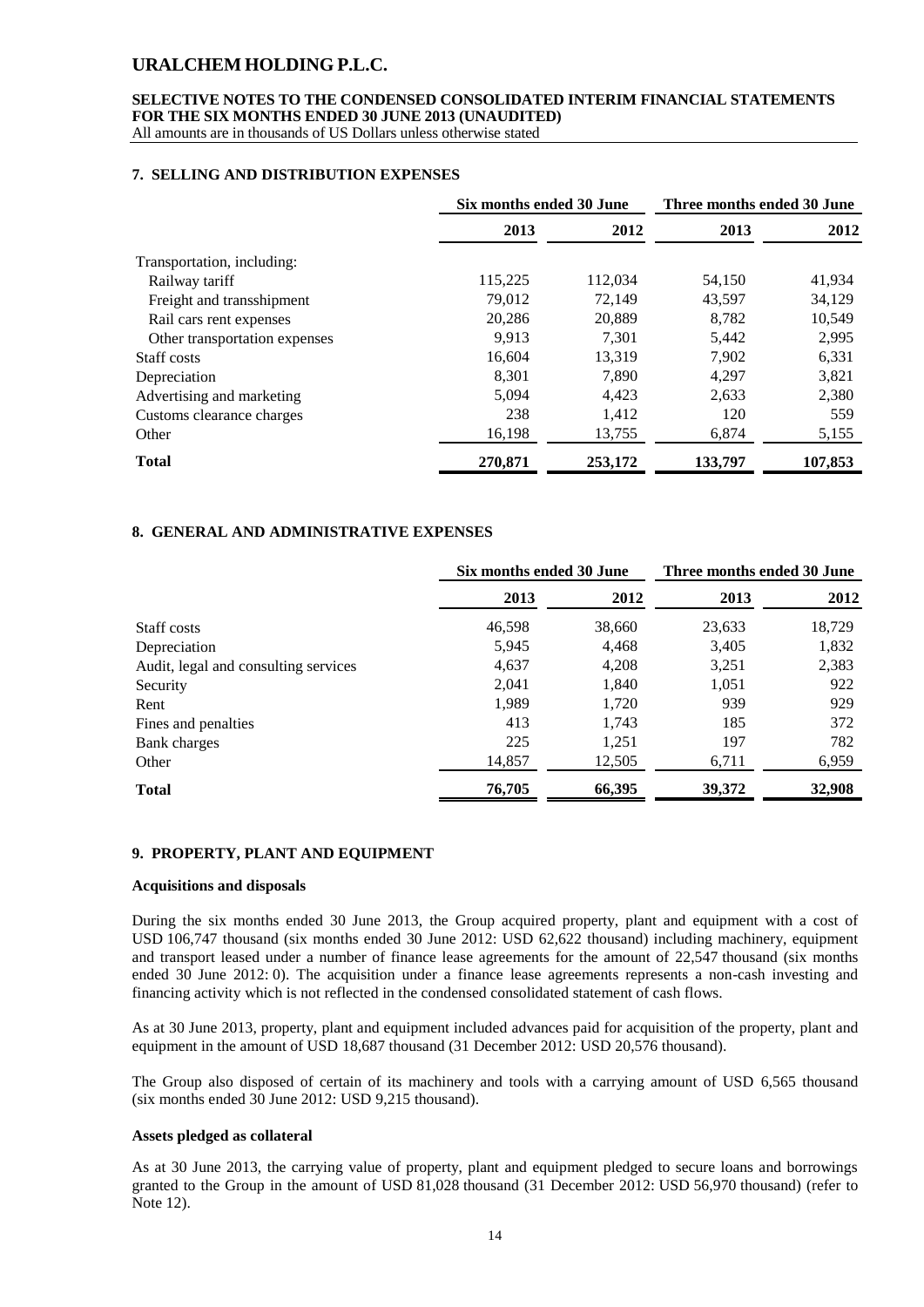### **SELECTIVE NOTES TO THE CONDENSED CONSOLIDATED INTERIM FINANCIAL STATEMENTS FOR THE SIX MONTHS ENDED 30 JUNE 2013 (UNAUDITED)**

All amounts are in thousands of US Dollars unless otherwise stated

### **10. INVENTORIES**

|                                                                  | <b>30 June 2013</b> | 31 December 2012 |
|------------------------------------------------------------------|---------------------|------------------|
| Inventories expected to be utilised after<br>twelve months       |                     |                  |
| Catalytic agents                                                 | 27,387              | 29,946           |
| Other inventories                                                | 5,946               | 6,706            |
|                                                                  | 33,333              | 36,652           |
| Inventories expected to be utilised in<br>the next twelve months |                     |                  |
| Raw materials, net of allowance for obsolescence                 | 67,889              | 63,917           |
| Finished goods                                                   | 58,254              | 71,485           |
| Work in-progress                                                 | 4,793               | 7,505            |
| Goods for resale                                                 | 394                 | 540              |
|                                                                  | 131,330             | 143,447          |
| <b>Total</b>                                                     | 164,663             | 180,099          |

During the six months ended 30 June 2013, the Group recognised a write down of USD 1,412 thousand to reduce the carrying value of inventories to net realisable value (six months ended 30 June 2012: USD 1,455 thousand).

At 30 June 2013, raw materials were presented net of an allowance for obsolescence of USD 3,203 thousand (31 December 2012: USD 3,390 thousand). During the six months ended 30 June 2013, the Group recognised USD 207 thousand (six months ended 30 June 2012: USD 1,901 thousand) and released USD 394 thousand (six months ended 30 June 2012: USD 960 thousand) of allowance for obsolescence of raw materials.

### **11. SHARE CAPITAL**

In May 2013, the general meeting of the shareholders authorised the issue of 180,000 ordinary class B shares at a nominal value of EUR 0,00515 per share allotted to the holders of non-controlling interest. As at 30 June 2013 these shares remained unpaid.

### **12. LOANS AND BORROWINGS**

| <b>30 June 2013</b> | 31 December 2012 |
|---------------------|------------------|
| 445,774             | 689,137          |
| 264,750             | 252,438          |
| 113                 | 126              |
| 710,637             | 941,701          |
|                     |                  |
| (230, 356)          | (91, 569)        |
| 480,281             | 850,132          |
|                     |                  |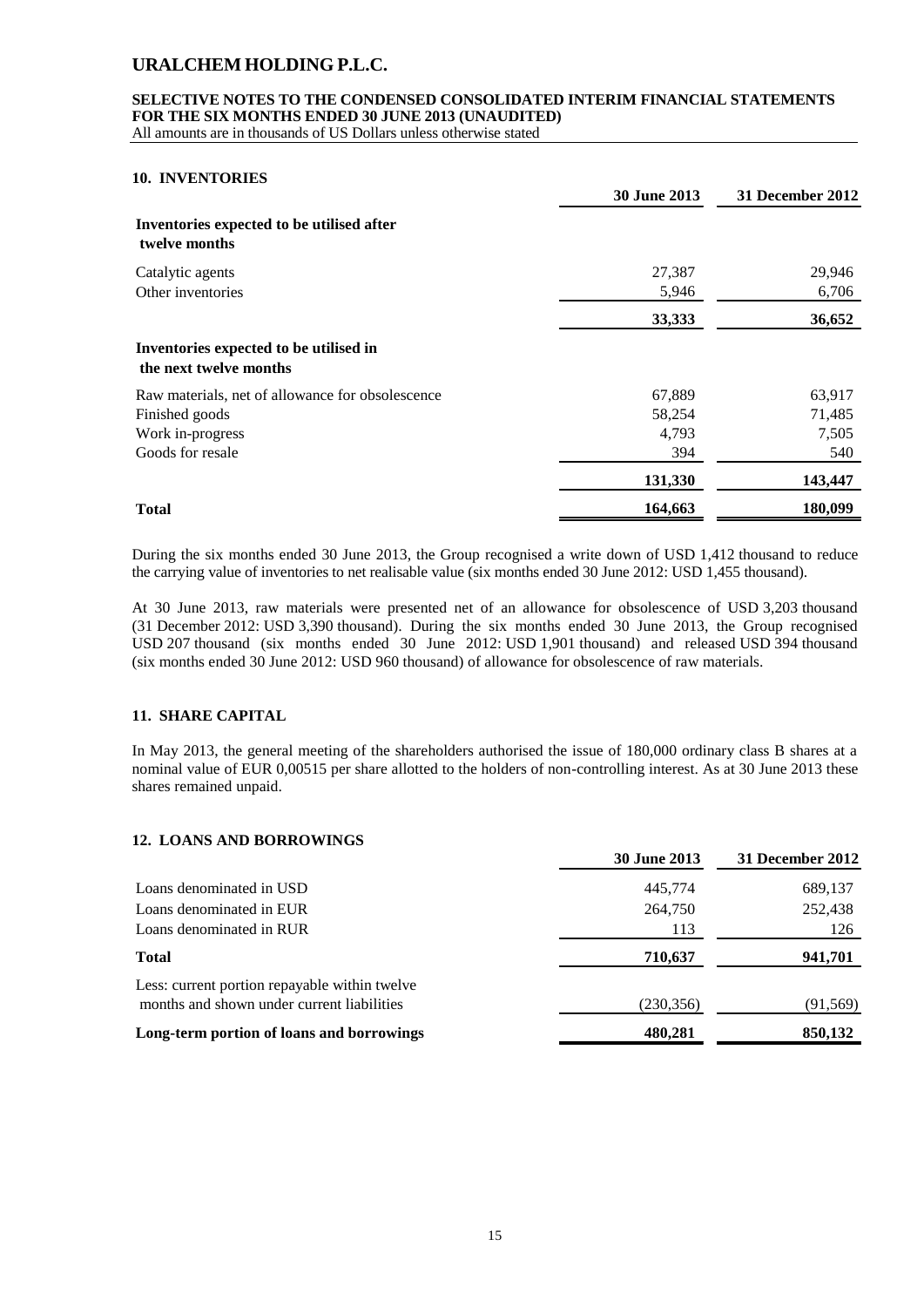# **SELECTIVE NOTES TO THE CONDENSED CONSOLIDATED INTERIM FINANCIAL STATEMENTS FOR THE SIX MONTHS ENDED 30 JUNE 2013 (UNAUDITED)**

All amounts are in thousands of US Dollars unless otherwise stated

### **Loans denominated in USD**

The loans denominated in USD had a weighted average annual interest rate 4.7% during the six months ended 30 June 2013 (during the six months ended 30 June 2012: 5.2%) and included the following borrowings:

- USD 48,684 thousand (31 December 2012: USD 118 thousand) at a fixed rate of 3.0% (31 December 2012: 9.0%) per annum; and
- USD 397,090 thousand (31 December 2012: USD 689,019 thousand) at floating rates linked to Libor varying from 4.2% to 5.2% (31 December 2012: from 4.3% to 5.3%) per annum.

The loans denominated in USD are due in the years 2013 to 2016. As at 30 June 2013, USD-denominated loans in the amount of USD 98,301 thousand (31 December 2012: USD 384,017 thousand) were secured by 49.0% of UralChem OJSC's shares (31 December 2012: 49.0%).

In June 2013, the Group repaid ahead of schedule a part of the long-term loan received from Sberbank in the amount of USD 300,000 thousand. The early payment commission in the amount of USD 3,076 thousand was included as other financial expense in the condensed consolidated interim financial statement. The outstanding part of the liability due to Sberbank as at 30 June 2013 was USD 397,090 thousand.

### **Loans denominated in EUR**

The loans denominated in EUR consist of loans of USD 260,582 thousand (31 December 2012: USD 248,547 thousand) at floating interest rates linked to Euribor 1m and 3m varying from 3.6% to 4.4% (2012: 3.6% to 4.4%) and a loan of USD 4,168 thousand (31 December 2012: USD 3,891 thousand) that bear interest at a fixed interest rate of 3.6% (31 December 2012: 3.5%). As at 30 June 2013, EUR-denominated loans in the amount of USD 53,320 thousand were secured by certain fixed assets (refer to Note 9).

Total loans and borrowings were repayable as follows:

|                                                      | <b>30 June 2013</b> | 31 December 2012 |
|------------------------------------------------------|---------------------|------------------|
| Due within three months                              | 14,868              | 4,634            |
| Due from three to six months                         | 71.734              | 3,599            |
| Due from six to twelve months                        | 143,754             | 83,336           |
| Total current portion repayable within twelve months | 230,356             | 91,569           |
| Due in the second year                               | 224,204             | 327,322          |
| Due in the third year                                | 62.881              | 230,715          |
| Due in the fourth year                               | 140,024             | 226,866          |
| Due in the fifth year                                | 28.524              | 52,033           |
| Due thereafter                                       | 24,648              | 13,196           |
| Total long-term portion of loans and borrowings      | 480,281             | 850,132          |

The Group's bank loans are subject to the restrictive covenants, including but not limited to:

- negative pledge for shares and property pledges;
- limits for material sale of assets and payment of dividends;
- set-up limits for the amount of cash collections of certain Group subsidiaries that have to be transferred to the accounts at defined banks;
- set-up limits for the annualised "debt and net debt/EBITDA" ratio and other financial covenants.

All loan agreements have acceleration clauses, allowing the creditors to request early repayment of outstanding amounts in the event of non-compliance with these covenants.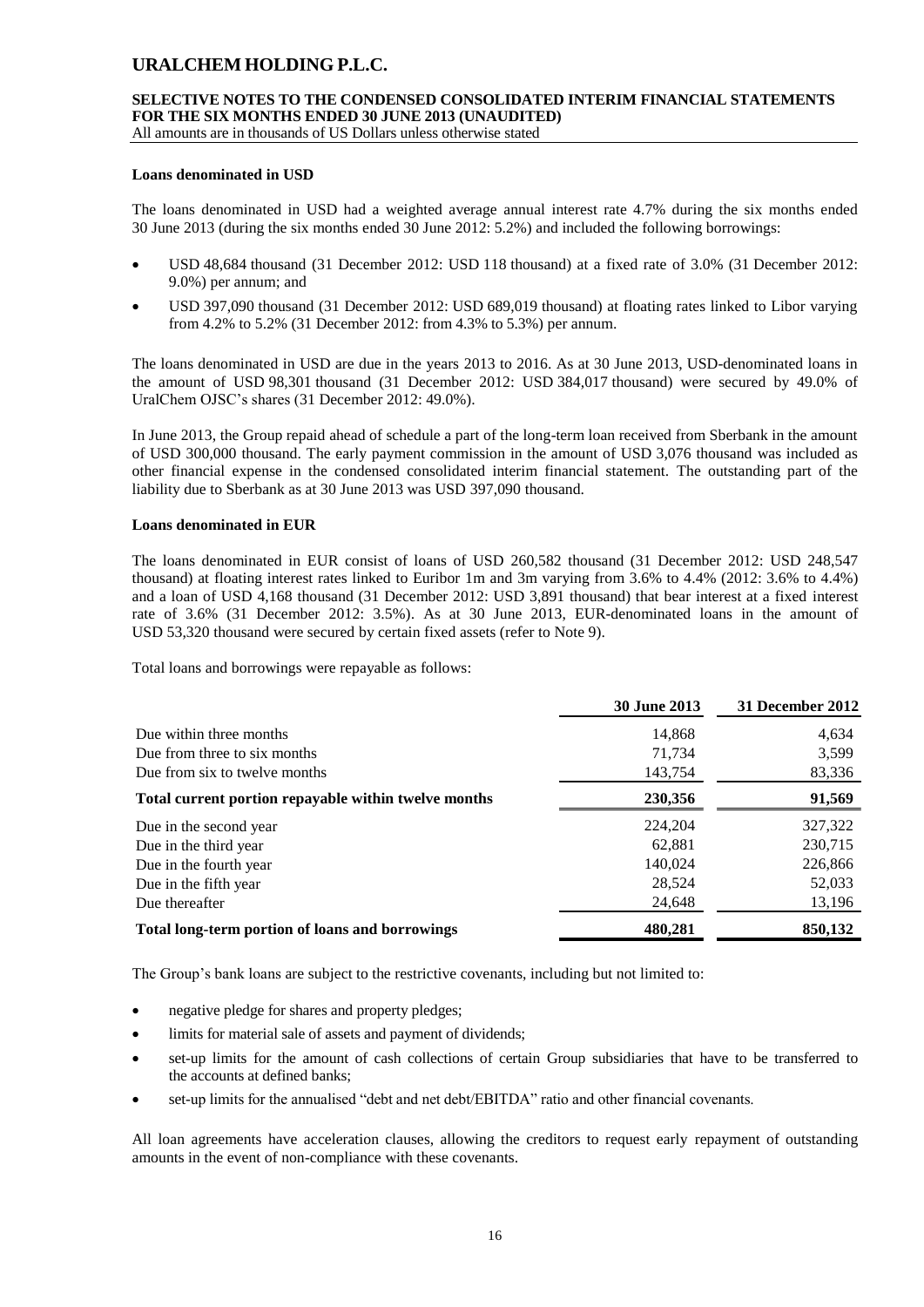### **SELECTIVE NOTES TO THE CONDENSED CONSOLIDATED INTERIM FINANCIAL STATEMENTS FOR THE SIX MONTHS ENDED 30 JUNE 2013 (UNAUDITED)**

All amounts are in thousands of US Dollars unless otherwise stated

### **13. RELATED PARTIES TRANSACTIONS AND OUTSTANDING BALANCES**

The Group had the following outstanding balances with related parties:

|                                             | <b>30 June 2013</b> | 31 December 2012 |
|---------------------------------------------|---------------------|------------------|
| <b>Parent company</b>                       |                     |                  |
| Loans issued                                |                     | 24,759           |
| Loans and borrowings                        | (48, 684)           |                  |
| Entities under common ownership and control |                     |                  |
| Long-term trade and other receivable        | 1,342               | 2,072            |
| Trade and other receivables                 | 3,131               | 2,254            |
| Trade and other payables                    | (1,642)             | (1, 925)         |

The Group entered into the following transactions with related parties:

|                                             | Six months ended<br><b>30 June 2013</b> | Six months ended<br><b>30 June 2012</b> |
|---------------------------------------------|-----------------------------------------|-----------------------------------------|
|                                             |                                         |                                         |
| <b>Parent company</b>                       |                                         |                                         |
| Interest income                             | 356                                     | 5,156                                   |
| Entities under common ownership and control |                                         |                                         |
| Sales of goods and services                 | 26,826                                  | 24,806                                  |
| Purchases of goods and services             | (6,713)                                 | (6,042)                                 |
|                                             | Three months ended                      | Three months ended                      |
|                                             | <b>30 June 2013</b>                     | <b>30 June 2012</b>                     |
| <b>Parent company</b>                       |                                         |                                         |
| Interest income                             |                                         | 4,821                                   |
| Entities under common ownership and control |                                         |                                         |
| Sales of goods and services                 | 12,683                                  | 12,085                                  |
| Purchases of goods and services             | (3,343)                                 | (2, 843)                                |

### **Transactions with related parties**

### *Dividends paid*

On 1 March 2013 the Company declared final dividends of USD 0.74 per one fully paid up Class "A" and Class "B" shares (total dividend of USD 129,897 thousand) out of distributable profits generated by the Company during the year ended 31 December 2012. Total dividends declared out of distributable profits generated by the Company for the year ended 31 December 2012 amounted to USD 193,090 thousand (USD 1.10 per fully paid up Class "A" and Class "B" shares). As at 30 June 2013 liability in the amount of USD 1,263 thousand remained unsettled.

### *Loans received from related parties*

As at 30 June 2013, loans received from related parties included a loan received from the parent company at a fixed interest rate of 3.0% annually. As at 30 June 2013 amortized cost of the loan was USD 48,684 thousand at the effective annual interest rate of 5.2%.